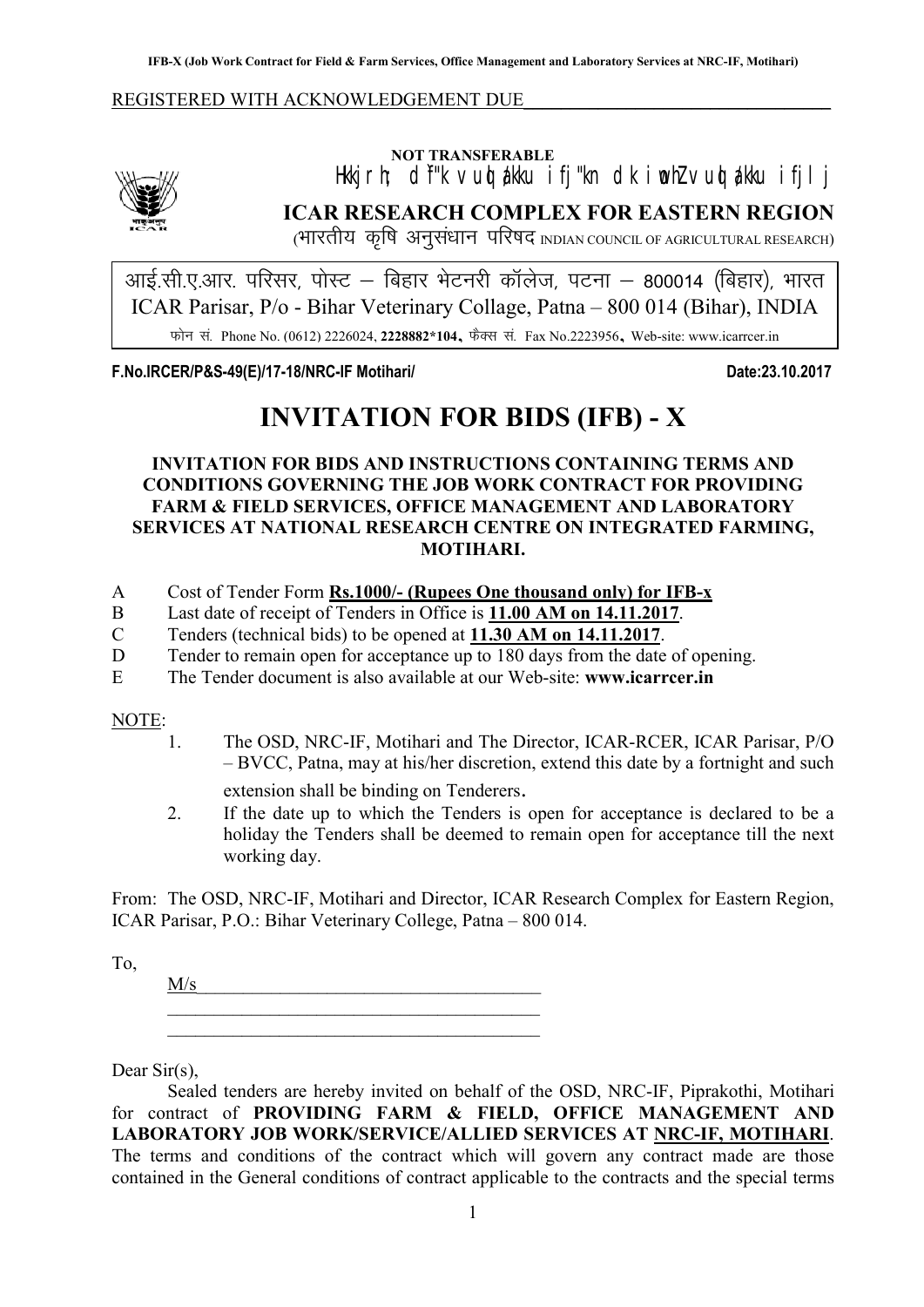and conditions are detailed in the tender forms and its schedules. Please submit your rates in the tenders form if you are in a position to furnish the requisite services in accordance with the requirements stated in the attached schedules.

2. (a) An earnest money of Rs. 30,000/- (Rupees Thirty Thousand) only for the composite contract for IFB-X must be deposited in the form of Bank Guarantee (as per enclosed format) / demand draft / pay order payable to "ICAR Unit:NRC-IF, Motihari" payable at Patna. The particulars of the earnest money deposited must also be superscribed on the top of the envelope by indicating the draft pay order number and date, failing which the tenders will not be opened. The tenders will not be considered if earnest money is not deposited with the tenders.

(b) NSIC registered firms for the above service, who are exempted from submission of tender fee and EMD must submit copy of valid NSIC registration certificate to avail the above exemption.

- 3. The tenderer is being permitted to give tenders in consideration of the stipulations on his part that after submitting his tenders, he will not withdraw his offer or modify the terms and conditions thereof. If the tenderer fails to observe and comply with the foregoing stipulation, the aforesaid amount of EMD will be forfeited by the Institute. In the event of the offer made by the tenderer not being accepted, the amount of earnest money deposited by the tenderer will be refunded to him after he has applied for the same, in the manner prescribed by the Institute.
- 4. The Schedules of the tenders form should be returned intact with tenderer's signature and seal on every page and any pages should not be detached. In the event of the space provided on the schedule form being insufficient for the required purpose, additional pages may be added. Each additional page must be numbered consecutively and be signed in full by the tenderer. In such cases reference to the additional pages must be made in the tenders form. If any modification of the schedule is considered necessary, it should be communicated by means of a separate letter along with the tenders. Overwriting/erasing in rates to be quoted by the tenderer will not be allowed otherwise the tenders may be rejected.
- 5. The tenders are liable to be ignored if complete information as required is not given therein or if the particular asked for in the schedules to the tenders is not fully filled in. Individual signing the tenders or other documents connected with the contract may specify whether he signs it in the capacity of (i) a Sole Proprietor of the firm or constituted attorney of such sole proprietor, or (ii) a partner of the firm if it be partnership in which case he must have authority to refer to arbitration dispute concerning the business of the partnership whether by virtue of the partnership agreement or power of attorney or (iii) constituted attorney of the firm if it is a company.
- 6. If tenderer does not accept the offer, after issue of letter of award by Institute within 15 days, the offer made shall be deemed to be withdrawn without any notice  $\&$  earnest money forfeited.
- 7. In case of partnership firms, where no authority has been given to any partner to execute the contract/agreement concerning the business of the partnership, the tenders and all other related documents must be signed by every partner of the firm. A person signing the tenders form or any other documents forming part of the contract on behalf of another shall be deemed to warranty that he has authority to bind such other and if, on enquiry it appears that the persons so signing had no authority to do so, the Institute / Instt. shall without prejudice to other civil and criminal remedies cancel the contract and hold the signatory liable for all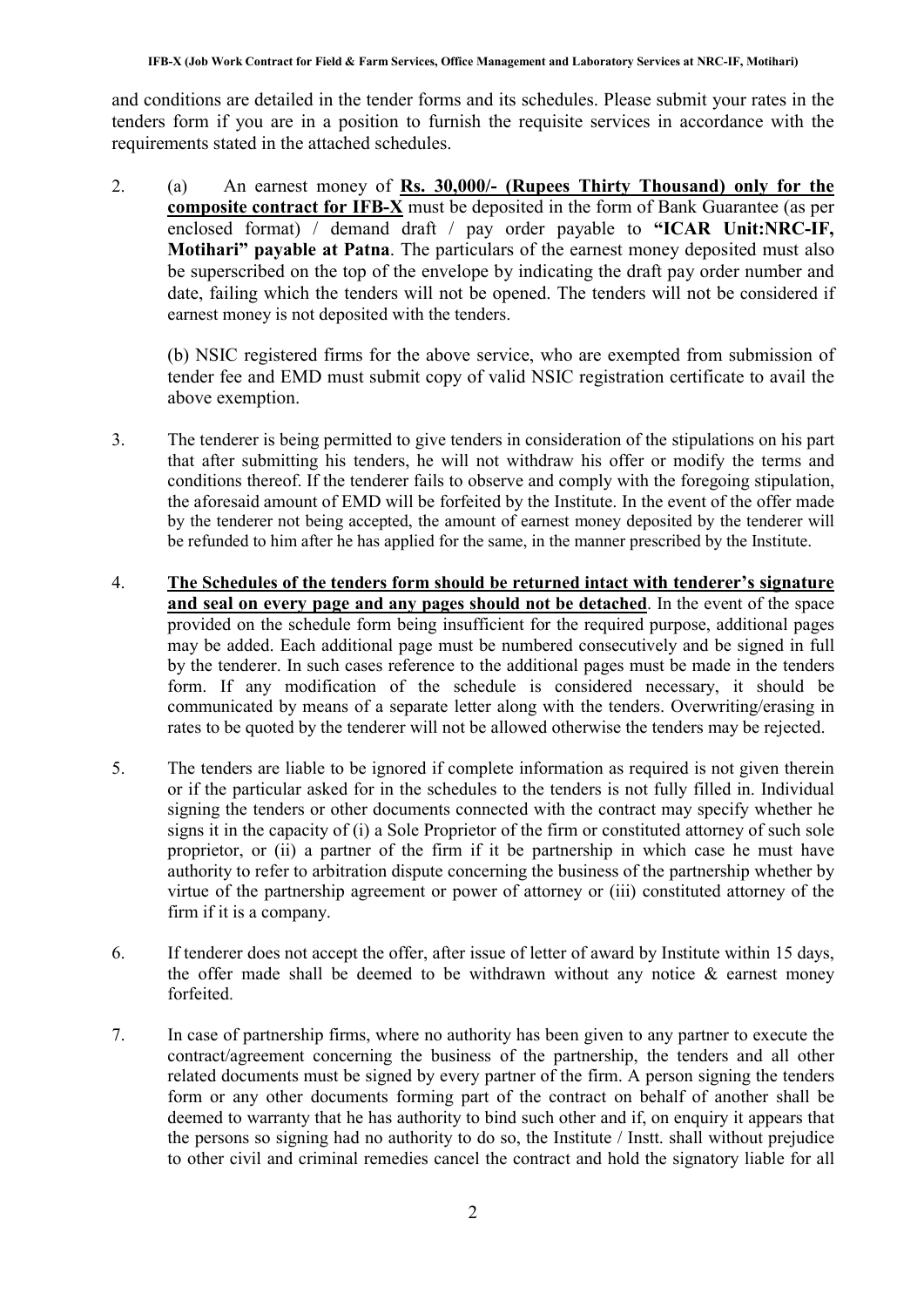costs and damages. Each page of the tenders and the schedules to the tenders and annexure, if any, should be signed by the tenderer.

- 8. The original copy of the tenders is to be enclosed in double cover. The inner cover should be sealed. The outer cover should be superscribed "BID FOR THE BI-ANNUAL JOB WORK CONTRACT FOR PROVIDING FARM & FIELD, OFFICE MANAGEMENT AND LABORATORY RELATED SERVICES AT NATIONAL RESEARCH CENTRE ON INTEGRATED FARMING, PIPRAKOTHI, MOTIHARI" with address of this office and the tenderer shall place two envelopes clearly marked containing technical bid and financial bid separately in the main envelop. *.* All Tenders should be sent by Registered Post. Tenders to be hand delivered should be put in the tenders box, which will be kept in the **Room No.104** Office of the ICAR-RCER, P/O – BVCC, Patna not later than 11.00 AM on 14.11.2017. *All supporting document towards qualification criteria including EMD and Tender Document Fee must be placed in the Technical Bid. The Financial Bid will have only Schedule of Rates.*
- 9. The rates quoted by each firm for job/service contract in tenders be given both in words and figures failing which the same is liable to be rejected. Tenderer is at liberty to be present or to authorize a representative to be present at the time of opening of the tenders. The name and address of the representative who would be attending the opening of the tenders on tenderer's behalf should be indicated in the tenders. Name and address of permanent representative of the tenderer, if any, may also be indicated.
- 10. The Institute is not bound to accept the lowest or any other tenders and also reserve to itself the right of accepting the tenders in whole or in part. You are, however, at liberty to submit Tenders for the whole or any portion or to state in the tenders that the rates quoted shall apply only if the tenders are considered fully. Other conditional Tenders will not be accepted.
- 11. An amount of Rs. 60,000/-(Rupees Sixty Thousand) only as Security Deposit in shape of Bank Guarantee (as per enclosed format) for the composite contract for IFB-X is to be deposited by the selected agency/successful tenderer, only after receiving a communication from the Institute. In the event of non-deposition of the same, the earnest money will be forfeited. The security shall be refunded to the contractor after satisfactory completion of the contract or adjusted against any damages or loss of property etc. caused by the personnel deputed by the agency. No interest will be paid on the security money deposited with the Institute.
- 12. No interest on security deposit and earnest money deposit shall be paid by the Institute to the tenderer.
- 13. Goods and Service tax or any other tax applicable or made applicable after awarding the contract in respect of this contract shall be payable by contractor and Institute will not entertain any claim whatsoever in this respect. However the Goods and service taxes or any other tax which is as per the rules of the Govt., shall be deducted at source from monthly bills of the successful tenderer, as per rules/instructions made applicable from time to time by government.
- 14. OSD/Director of the Institute reserves the right to reduce or terminate the period of contract or to extend its duration in the interest of the Institute, for any justifiable reasons, not mandatory to be communicated to the tenderer.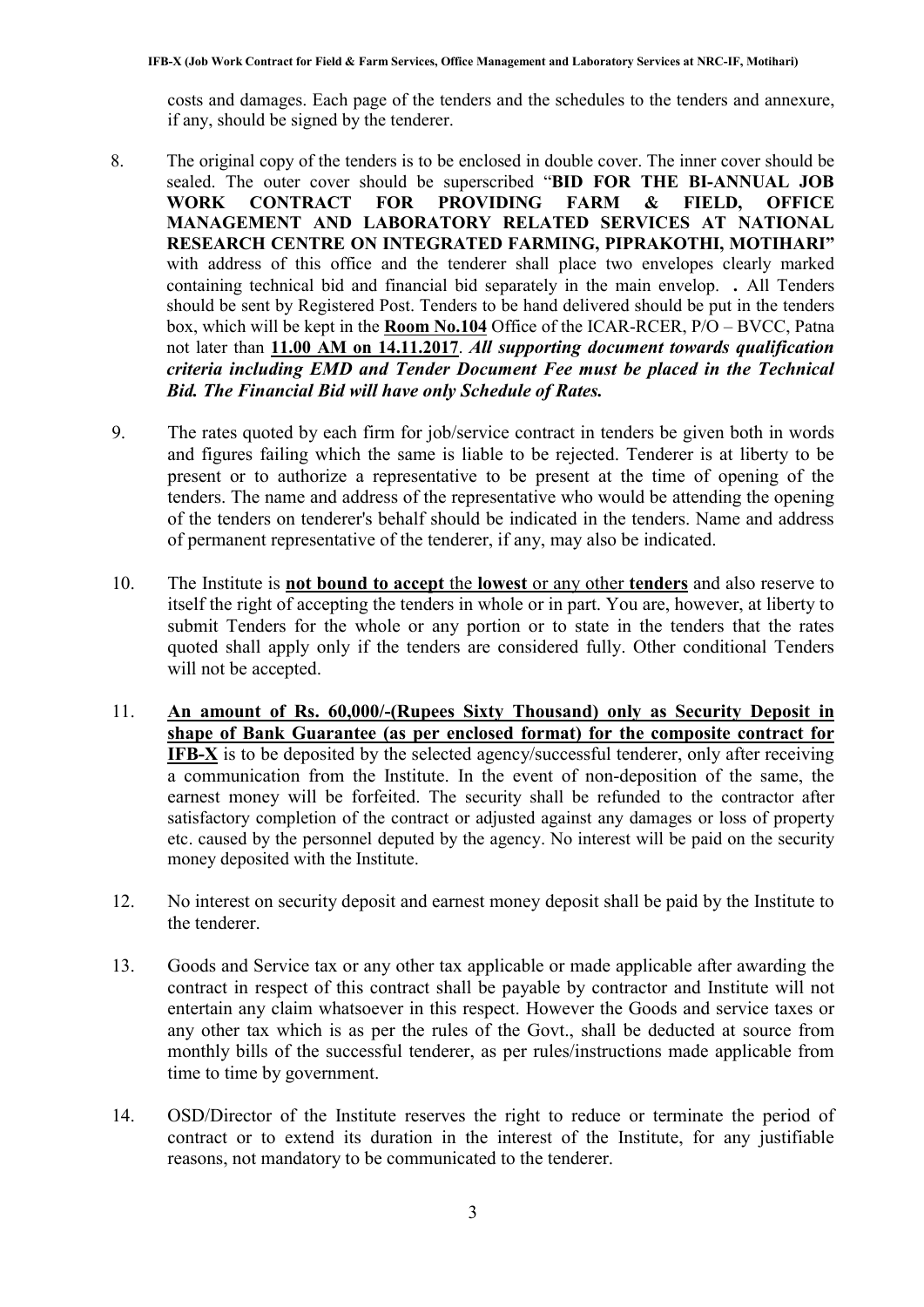- 15. Decision of the OSD/Director of the Institute shall be final for any aspect of the contract and binding to all parties. Disputes arising, *if any*, on the contract, will be settled at his/her level by mutual consultation and in case of failure of settlement, the dispute shall be referred to the sole arbitrator to be appointed by the OSD/Director of the Institute. The decision of the sole Arbitrator so appointed shall be final and binding on the parties. Arbitration proceedings shall be governed by the Arbitration & Constitution Act, 1996.
- 16. Acceptance by the Institute will be communicated by FAX/Speed Post or any other form of communication. Formal letter of acceptance and work order of the Tenders will be forwarded as soon as possible, but whichever communication is received earlier by the Contractor, should be acted upon immediately.
- 17. The following documents/vouchers are required to be enclosed with the tenders form which are the terms and conditions of the tender's document:
	- a) Registration certificate of the firm (as a Sole Proprieter/Partnership Firm/Company) for carrying out such work contracts under the Central Govt. /State Govt.
	- b) Minimum turnover of the firm should not be less than Rs. 30.00 lakhs per financial year (Rupees Thirty lakhs only) during the last three financial year.
	- c) The Firm, should have at least three years of continuous experience in the field of providing such services in Central Govt. establishments/Autonomous bodies of Govt. of India/ Corporations of Govt. of India/reputed public or private organizations. *Bidder must provide the details in the enclosed tabular form*.
	- d) Certified Balance Sheet of the firm for last three years (2014-15, 2015-16 and 2016-17) of the service contract by the chartered accountant.
	- e) Duly certified copies of the satisfactory services of the firm should be enclosed for continuous three years.
	- f) Employee EPF registration certificate.
	- g) Employee ESI registration certificate.
	- h) The contractor/agency must have a registration (for its past/ongoing contracts) under the Contract Labour (Regulation and Abolition) Act, 1970. The contractor shall obtain the labour license under this Act.
	- i) Nos. of staff/supervisors registered under ESI & EPF separately has to be provided. A firm must have a minimum 24 Nos. of Staff/Supervisors with their ESI & EPF contributions. Documentary proof of ECR and Successful Transaction Receipt of EPF and ESI for last 06 months has to be attached.
	- j) Goods and Service tax registration certificate issued by Govt. etc.
	- k) Whether the firm has any legal suit criminal case pending against it for violation to PF/ESI, Minimum wages Act or other laws (give details). The firm/agency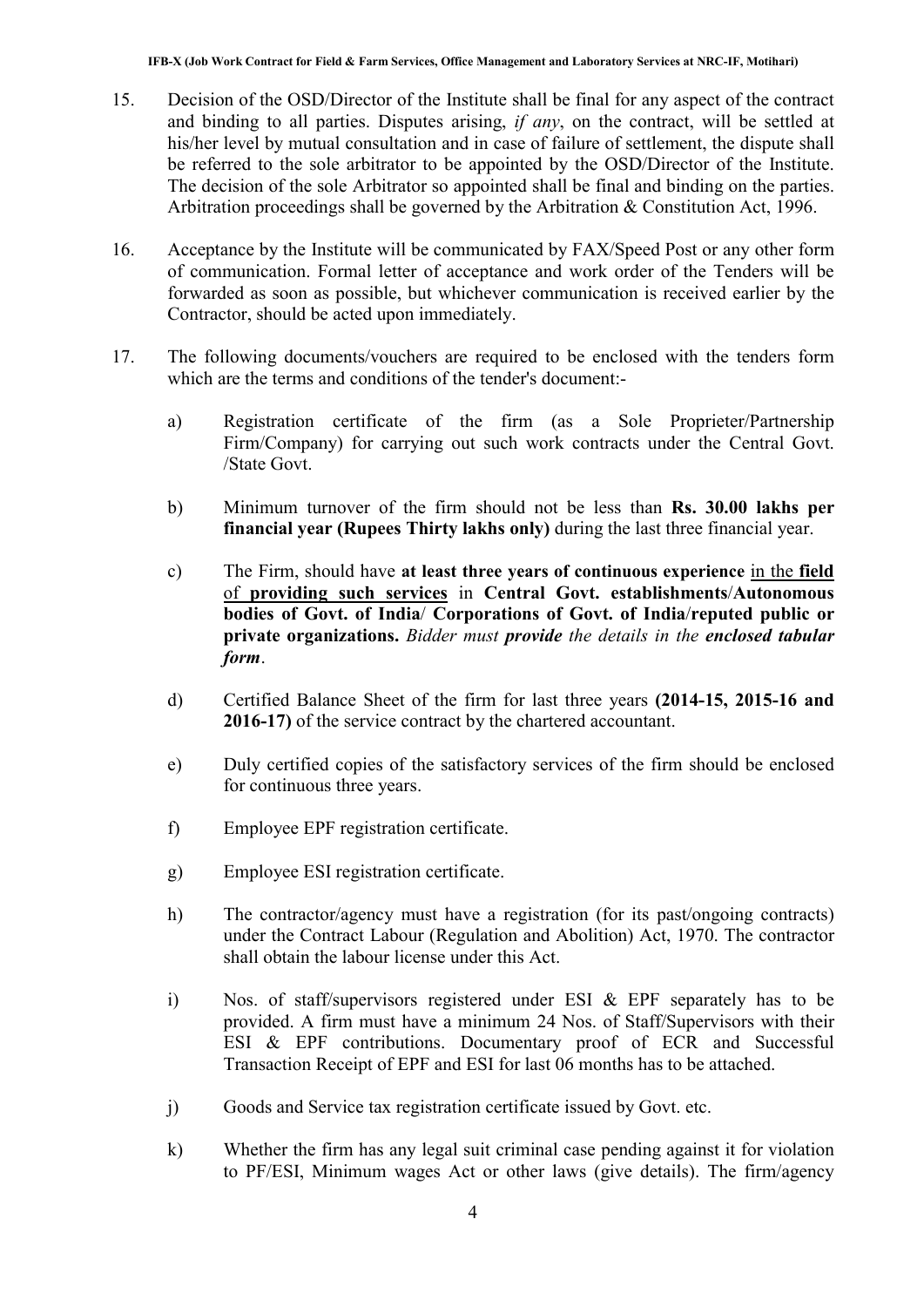must enclose a certificate indicating that there is no criminal/legal suit pending or contemplated against them.

- l) Registration with Income Tax Department (Copy of PAN & IT returns for last three years).
- m) The Agency should enclose copies of the payment made to its existing labour/personnel (minimum 50 nos.) for the last two months in terms of salary through Bank and EPF/ESI payment to them, in support of the condition (individual statement to be enclosed.)
- n) The firm should submit solvency certificate from their bankers for more than Rs.05 Lakh (Five lakh). Alternatively, the firm should submit their bank statement for last three months, showing deposit of at least Rs. 5.00 lakhs on at least any one day during the period.

All the above documents are mandatorily required based on which the evaluation of Technical Bid will be made. In case if any mandatory information (as required from 21(a) to 21(n) as mentioned above) is not furnished alongwith the valid supporting documents, the Technical Bid is liable to be rejected. Only those Financial bids whose Technical Bids are found responsive will be opened on specified date/time, fixed by the office with advance intimation provided to the responsive bidders through the institute website/E-mail, FAX, or Telephonic message.

Successful Tenderer will have to enter into a detailed contract agreement with ICAR-RCER on non-judicial stamp paper of Rs.100/- (Rupees one hundred only) for the said work.

Only those firms will be considered for financial bid who will qualify in the technical bid.

Note: The technical bids and financial bids must be submitted separately in sealed envelopes and both put in a single envelop.

Yours faithfully,

For and on behalf of the Director ICAR-RCER, P/O – BVCC, Patna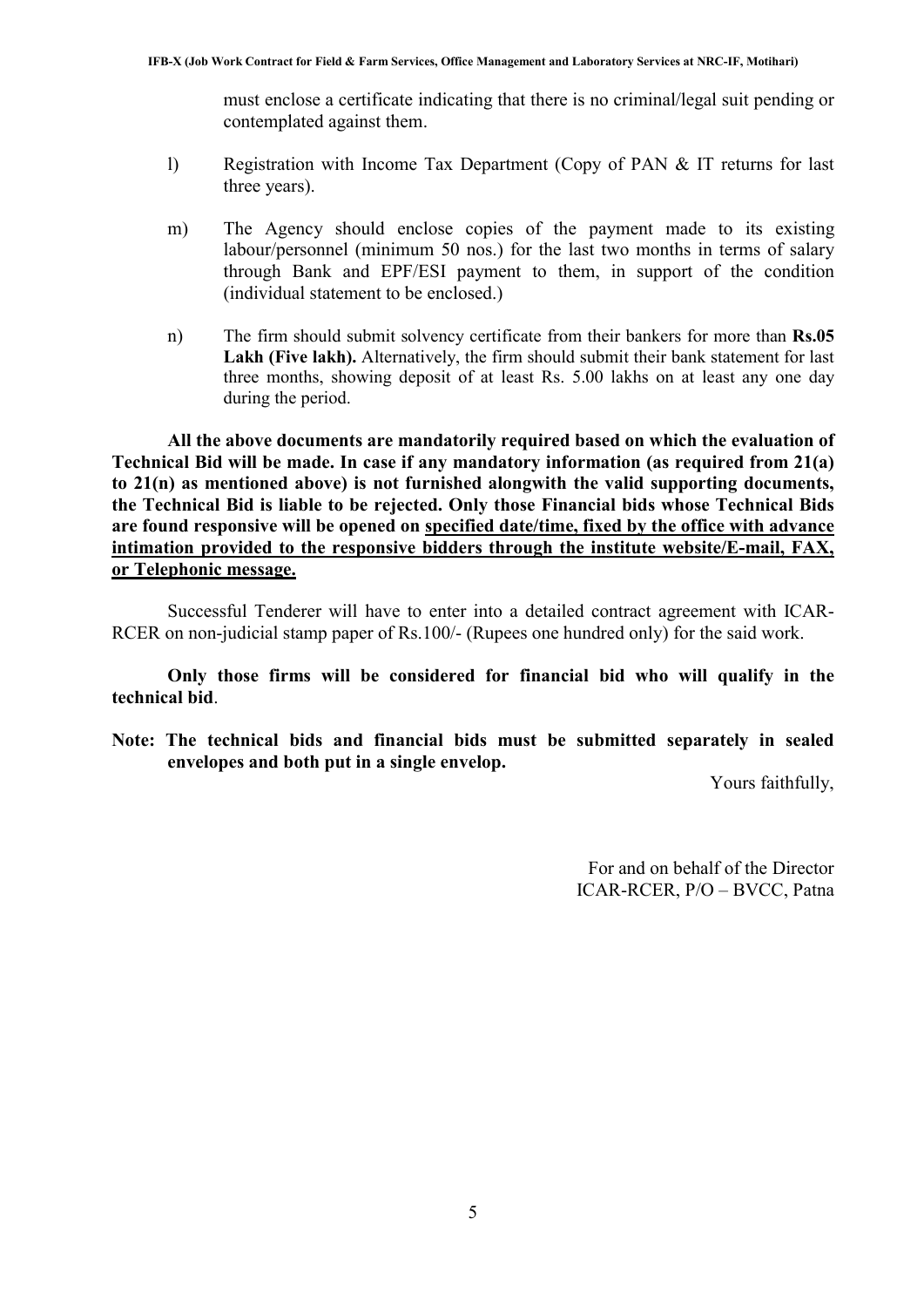### TENDERS FOR THE CONTRACT FOR JOB WORK/SERVICE CONTRACT FOR Job Work Contract for various Jobs (*related to Farm & Field Services, Office Management and Laboratory*)

| Full Name & Address of the tenderer                 |  |
|-----------------------------------------------------|--|
| (in Addition to Post Box No., if any)               |  |
| (To be quoted in all communications to this office) |  |
| Telephone No.                                       |  |
| Telegraphic Address/FAX/ Cellular No.               |  |
| E-Mail Address                                      |  |

From:

To,

The OSD, NRC-IF, Motihari AND The Director, ICAR-RCER, ICAR Parisar, P/o – BVCC, Patna - 800 014

 $\frac{1}{2}$  ,  $\frac{1}{2}$  ,  $\frac{1}{2}$  ,  $\frac{1}{2}$  ,  $\frac{1}{2}$  ,  $\frac{1}{2}$  ,  $\frac{1}{2}$  ,  $\frac{1}{2}$  ,  $\frac{1}{2}$  ,  $\frac{1}{2}$  ,  $\frac{1}{2}$  ,  $\frac{1}{2}$  ,  $\frac{1}{2}$  ,  $\frac{1}{2}$  ,  $\frac{1}{2}$  ,  $\frac{1}{2}$  ,  $\frac{1}{2}$  ,  $\frac{1}{2}$  ,  $\frac{1$ 

I/We have read and understood all the particulars regarding the general information and other terms and conditions of the contract for JOB WORK/SERVICE CONTRACT FOR Job Work Contract for various Jobs (*related to Farm & Field Services, Office Management and Laboratory*) for a period of two years at NRC-IF, Motihari and agree to provide the best services as detailed in the schedule herein or to such portion thereof as you may specify in the acceptance of the Tender at the rates given in this Tender and I/We agree to hold this offer open till 180 days. The rates quoted will be valid for a period of two years in the event of award of the Contract, *as per the terms of the Contract*. I/We shall be bound by a communication of acceptance dispatched within the prescribed time.

- 1. That I am proprietor / Managing partner / Managing Director / Director / President of M/s which is in the business of
- 2. I/We have understood these terms and conditions for the contract and shall provide the best services, strictly in accordance with these requirements.
- 3. The following Additional pages have been added to form a part of this tender, bearing Page  $N$ os.:  $\qquad \qquad$ .
- 4. Every page so attached with this Tender bears my signature and the office seal.
- 5. Pay order/ DD No. \_\_\_\_\_\_\_\_\_\_\_\_\_\_\_\_\_\_\_\_ of Rs. \_\_\_\_\_\_\_\_\_\_ drawn in favour of 'ICAR Unit: NRC-IF, Motihari' is enclosed as earnest money required.
- 6. That the firm has not been blacklisted by any State or Central Ministry/Department or Government Organization.
- 7. The firm does not offer lower than minimum wages to its personnel as per the laws of the land.
- 8. That the firm engages manpower with due verification of their Character and Antecedent through Police, as per rules.

Yours faithfully,

| Dated:                                         | Signature & Seal of the Tenderer |
|------------------------------------------------|----------------------------------|
| Witness                                        | Telephone No. Office             |
| Address                                        | Res.                             |
| Occupation                                     | Mobile                           |
| Signature of witness to contractor's signature |                                  |
| Address :                                      |                                  |
| Name & designation of witness with Address:    |                                  |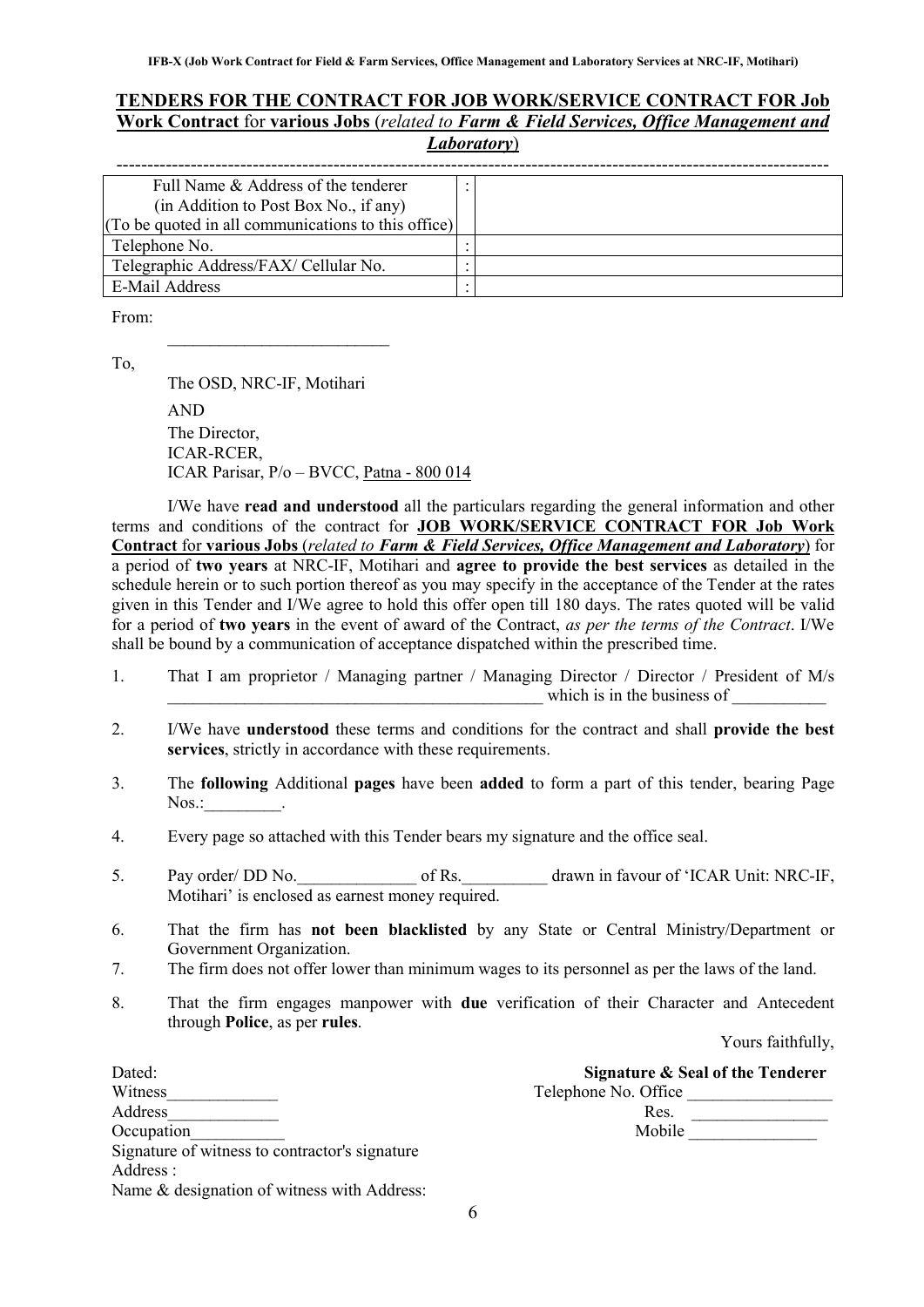|          |                                                                                               | Bid Schedule $-I$ |
|----------|-----------------------------------------------------------------------------------------------|-------------------|
| SI.      | Particulars to be filled in by the                                                            |                   |
| No.      | bidder/tenderer                                                                               |                   |
| Part-I   |                                                                                               |                   |
| 1.       | Name of the Firm/Agency                                                                       |                   |
| 2.       | Full address with Telephone No. and Post Box                                                  |                   |
|          | No., <i>if any</i>                                                                            |                   |
| 3.       | Constitution of the Firm! Agency (Attach copy)                                                |                   |
|          | Indian Companies Act, 1956/Indian Partnership                                                 |                   |
|          | Act, 1932/ Any other Act (Please give names of                                                |                   |
|          | partners, if not the owners)                                                                  |                   |
| 4.       | For Partnership firms whether registered under the                                            |                   |
|          | Indian Partnership Act, 1932, please state further                                            |                   |
|          | whether by the partnership agreement to                                                       |                   |
|          | arbitration has been conferred on the partner who                                             |                   |
|          | has signed the Tender.                                                                        |                   |
|          | If answer to the above is in negative<br>i)<br>whether there is any general power of attorney |                   |
|          | executed by all the partners of the firm                                                      |                   |
|          | authorizing the partner who has signed the                                                    |                   |
|          | Tenders to refer dispute condemning business of                                               |                   |
|          | the partnership to arbitration.                                                               |                   |
|          | If the answer to above is in point one and<br>$\overline{11}$                                 |                   |
|          | two the affirmative please furnish a copy of either                                           |                   |
|          | the partnership agreement or the general power of                                             |                   |
|          | attorney as the case may be. The copy should be                                               |                   |
|          | attested by a Notary Public or its execution would                                            |                   |
|          | be admitted by affidavit on a properly stamped                                                |                   |
|          | paper by all partner                                                                          |                   |
|          |                                                                                               |                   |
| 5.       | Name and Full Address of your Bank                                                            |                   |
|          | Name of the Bank Branch                                                                       |                   |
|          | Bank Account No.                                                                              |                   |
|          | <b>IFSC Code</b>                                                                              |                   |
| 6.       | Your Permanent Account Number (PAN)                                                           |                   |
|          | Income Tax No./Circle/Ward                                                                    |                   |
| 7.       | Any other relevant information                                                                |                   |
| Part-II  |                                                                                               |                   |
| 8.       | <b>Earnest Money Deposited</b>                                                                | Yes/No            |
| Part-III |                                                                                               |                   |
| 9.       | Name and Address of the firm's representative and                                             |                   |
|          | whether the firm would be present at the opening                                              |                   |
|          | of the Tenders.                                                                               |                   |
| 10.      | Name of the Permanent Representative to be                                                    |                   |
|          | visiting ICAR-RCER, Patna regarding<br>the                                                    |                   |
|          | contract.                                                                                     |                   |

Date : \_\_\_\_\_\_\_\_\_\_\_\_

Place: \_\_\_\_\_\_\_\_\_\_\_\_

*AUTHORISED SIGNATORY*

Please add supplementary pages to be numbered wherever needed by the Tenderer.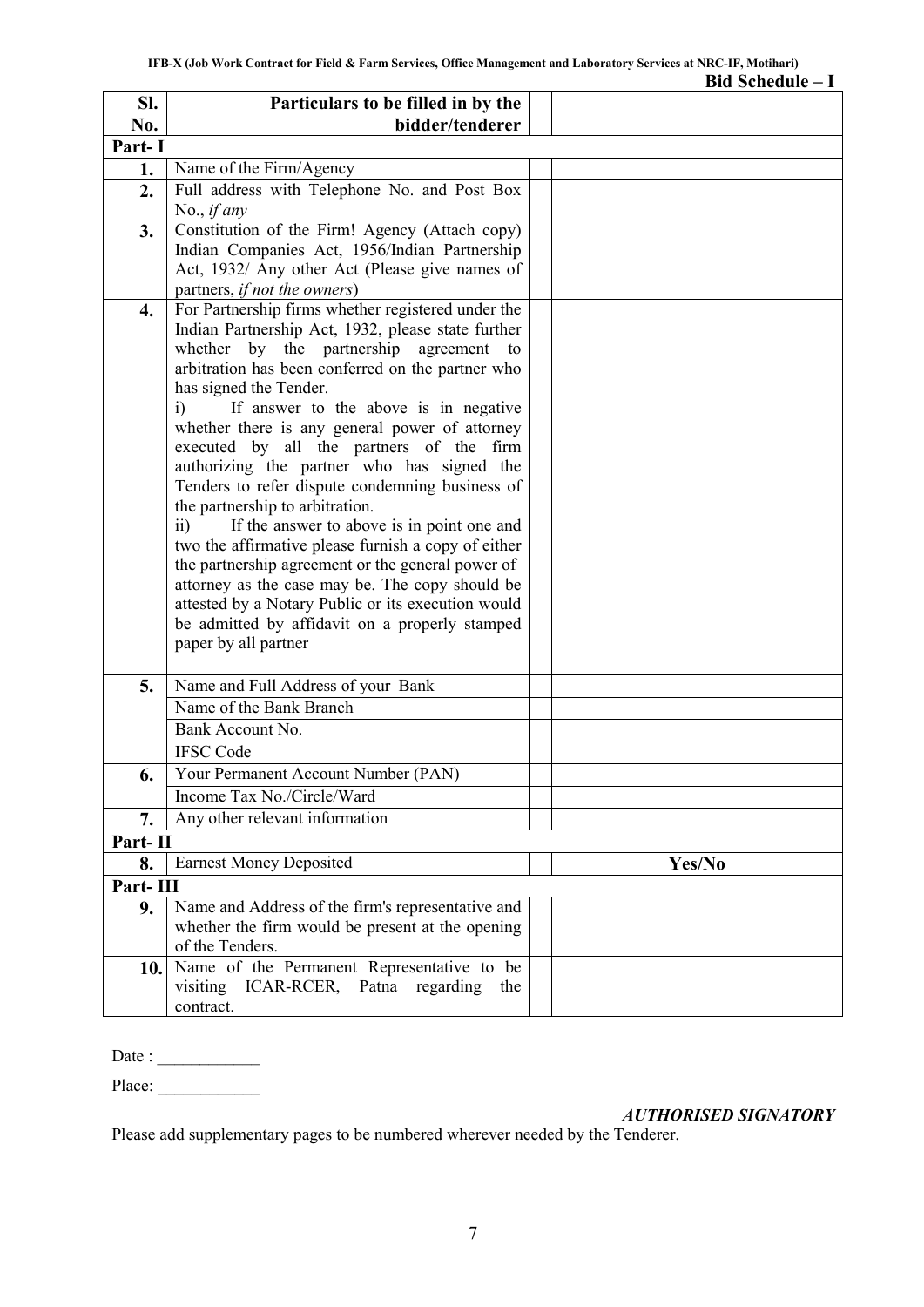### GENERAL INFORMATION & OTHER TERMS & CONDITIONS OF THE CONTRACT FOR PROVIDING FOLLOWING SERVICES at NRC-IF, Motihari,:-

## Scope of Work (under IFB-X): -

- 1) Job Work Contract for various Jobs (related to Farm & Field Services, Office Management and Laboratory Services)
- 1. Evaluation of the quotation:- The Institute will evaluate and compare the quotations determined to be substantively responsive i.e. whichsoever quotations are properly signed and sealed, fulfill all the eligibility conditions, conform to the terms and conditions and meet the minimum wages criteria and other statutory requirement. The Institute will award the contract to the responsive bidder whose total cost for all the items put together is the lowest.
- 2. **TERMS OF THE CONTRACT:-** Initially, the terms of the contract will be for two years. On the expiry of the contract or on its termination, the Complex reserves the right to renew the contract on yearly basis on the terms and conditions that may then be mutually agreed upon.
- 3. MODE OF PAYMENT:- The agency shall submit monthly bills along with the proof of depositing Tax and EPF & ESI contribution for the personnel engaged at the site for the job performed during the preceding month on the first working day and the Institute shall make payment by means of online payment through RTGS/NEFT, in favour of the agency. However, taxes which are as per the rules of the Govt. of India as well as Govt. of Bihar shall be deducted at source from monthly bills of the successful tenderer. The agency shall make payment to their employees through cheques or transfer into the employee's bank account only.
- 4. TERMINATION:- This contract can be terminated by giving one month's notice on either side and that any notice required to be served shall be sufficiently served on the parties, if delivered to them personally or dispatched at the address given hereinunder through registered post.
- 5. LOSS AND / OR DAMAGES:- In case of any loss or damage done to the property of the Institute by the personnel provided by the agency for sanitary duties at NRC-IF, Motihari, full damages will be recovered from the Agency and decision of the OSD/Director, NRC-IF shall be binding on it.

# *TERMS & CONDITIONS*:-

- 1. The supporting/allied services staff should follow strict attendance and whenever anyone of staff/supervisor is to go on leave, necessary alternative arrangements are to be made by the agency under intimation to this office.
- 2. Changing of Staff/Supervisor should be intimated to Incharge, NRC-IF, Motihari.
- 3. The OSD, NRC-IF and Director, ICAR-RCER, Patna reserves the right to reject any or all quotations in whole or in part without assigning any reason therefor. The decision of OSD, NRC-IF and Director, ICAR-RCER, Patna shall be final and binding on the Contractor/Agency in respect of clause covered under the contract.
- 4. The staff provided should also maintain secrecy and discipline in the premises of Institute.
- 5. The staff provided should be capable of speaking Hindi.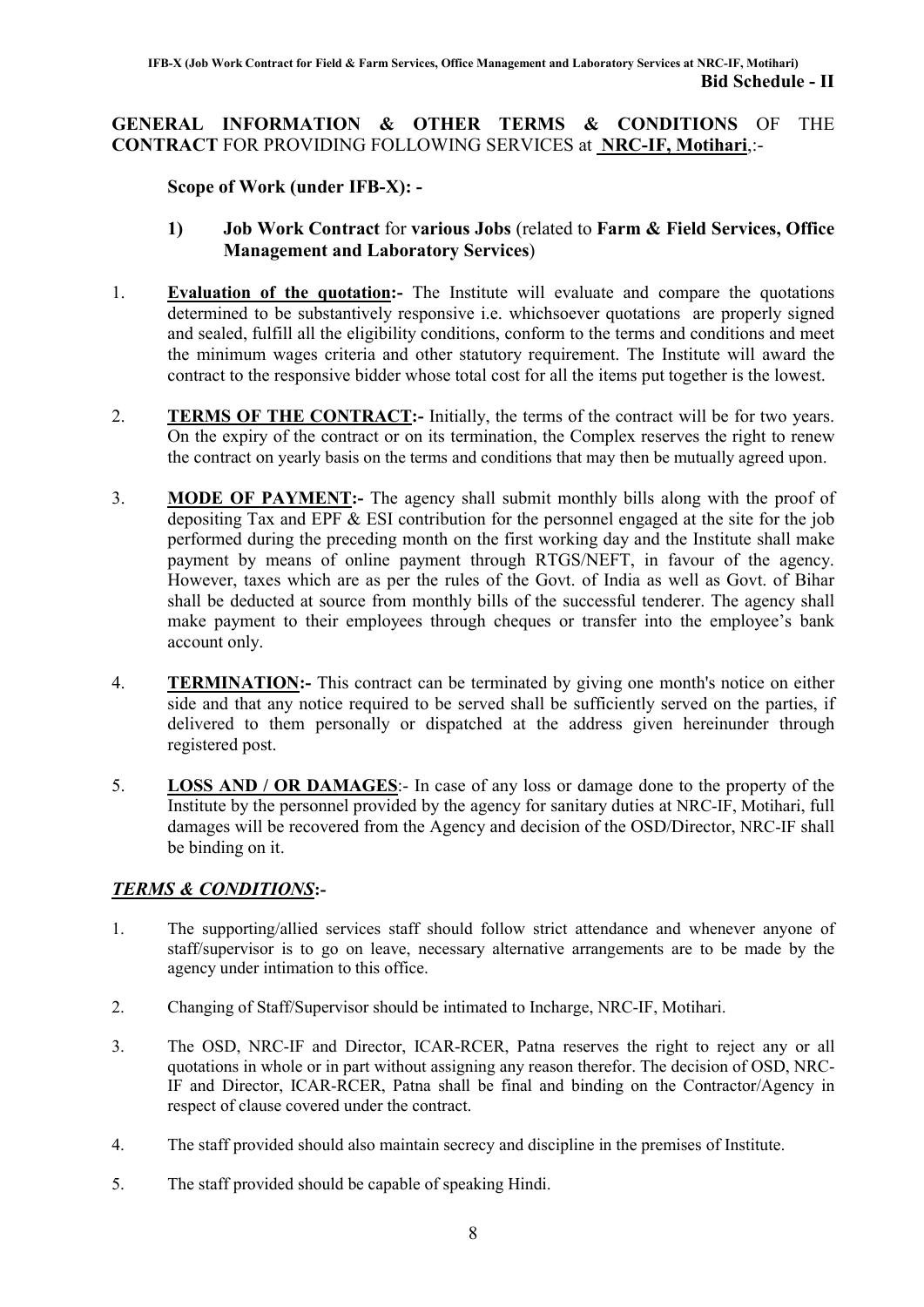- 6. The contractor shall keep a complaint register with his supervisor, and it shall be open to verification by the authorized officer of Institute for the purpose. All complaints should be immediately attended to by the Agency.
- 7. Uniform with colour specifications and pattern (e.g. white/colour saree for lady farm workers, while/colour shirt and pant for others) approved by Institute should be supplied by the contractor to the workers at his own cost and it should be ensured that the working staff etc., are in proper uniform while on duty.
- 8. The contractor shall not sublet the work without prior written permission of the Institute. In case the contractor intends to sublet the work to some sub-contractor, the contractor must furnish prior information to this effect, in its bid itself; in that case, the sub-contractor, too, must fulfill all the requirements to be fulfilled by the Contractor as per the terms and conditions of this contract.
- 9. The contractor or his workers shall not misuse the premises allotted to them for any purpose other than for which the contract is awarded.
- 10. The selected agency shall provide the necessary personnel as per work-schedule determined by the Institute. The agency shall employ good and reliable persons with robust health of age group of 21 to 45 years. In case any of the personnel so provided is not found suitable by the Institute, the Institute shall have the right to ask for his/her replacement without giving any reason thereof and on receipt of a written communication form the Institute, the agency shall have to replace such persons immediately.

#### 11. The persons so provided by the agency under this contract will not be the employee of the Institute and there will be no employer-employee relationship between the Institute and the person so engaged by the contractor in the aforesaid services.

- 12. After physical inspection of the site, a very detailed assessment/requirements of personnel for providing allied services at the ICAR-RCER, Patna shall have to be furnished alongwith the Tender. However, the Tenders should indicate only the lump-sum amount in respect of all the services covered under this contract and that rates should not be proposed only on the basis of manpower to be deployed under the contract. No request for alteration in the rates once quoted will be permitted within one year.
- 13. The rates to be quoted should include cost of each and every item including transportation cost, manpower cost (inclusive of all applicable dues like EPF & ESI contributions, cost on Uniform/liveries, etc,) and taxes (including Goods and Service Tax, Income Tax or any other applicable Taxes) etc. The Institute shall **not bear any extra charge** (over  $\&$  above the amount payable on the basis of the quoted rates) on any account whatsoever i.e. EPF contribution, Uniform, Liveries, OTA etc.
- 14. The contractor will discharge all his legal obligations in respect of the workers/supervisors to be employed/ deployed by him for the execution of the work in respect of their wages and service conditions and shall also comply with all the rules and regulations and provisions of law in force that may be applicable to them from time to time. The contractor shall indemnify and keep indemnified the Institute from any claims, loss or damages that may be caused to it on account of any failure to comply with the obligations under various laws. In case of any dispute, the decision of Director, ICAR-RCER, Patna shall be final and binding on the contractor.
- 15. Income Tax will be deducted from the payments due for the work done as per rule.
- 16. They should not leave their points unless and until the reliever comes for shift duties, supervisor will maintain all the registers, which are kept at concerned Section.
- 17. Changing of Supervisor/Staff should be intimated to the Caretaker.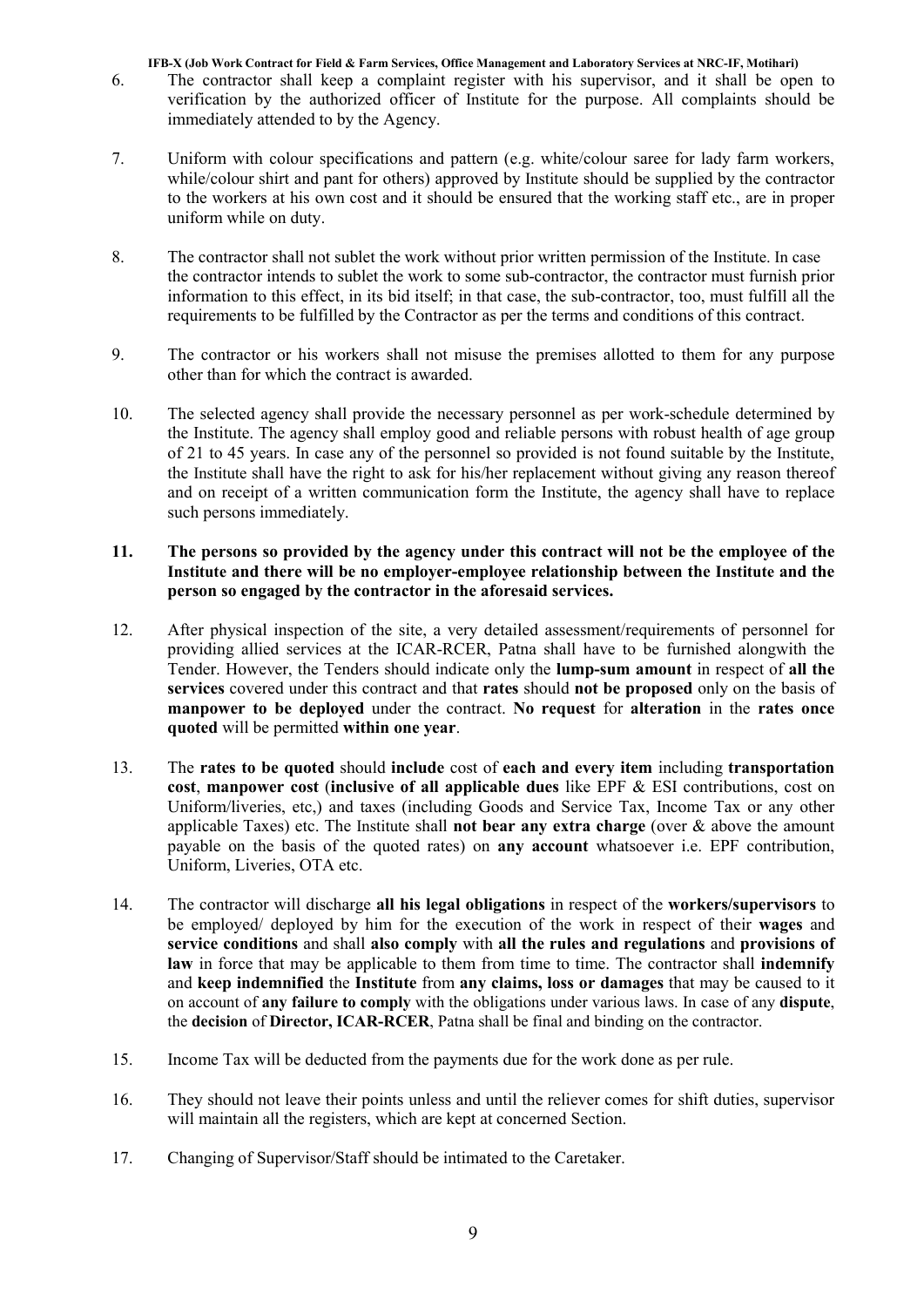- 18. The Contractor must employ adult labour only. Employment of child labour may lead to the termination of the Contract.
- 19. The contract is subject to the condition that the tenderer will comply with all the laws and acts of Central Govt., State Govt. relating to this contract made applicable from time to time.
- 20. The contractor shall make payment of wages by Cheque or Account transfer (to those employees having bank account) to his personnel engaged by him by 7th of the following month in the premises of NRC-IF, Motihari in the presence of an officer designated for the purpose by competent authority of NRC-IF, Motihari, so that there is no disruption in the performance of duties of deployed personals.

Wages should be according to Minimum Wages Act and other relevant statutory Acts applicable for State/Central Govt. ICAR-RCER reserves the right to check periodically payment of wages made by Contractor to security personnel's deployed.

BILLS MUST BE SUBMITTED IN TRIPLICATE ALONG WITH PERSON-WISE DETAILS OF EPF AND ESI CONTRIBUTIONS DEPOSITED IN THEIR INDIVIDUAL ACCOUNT. FURTHER, THE AGENCY MUST, ALONG WITH THE BILLS AND EPF AND

ESI DETAILS, PROVIDE THE PHOTOCOPY OF BANK CHALLAN USED TO MAKE THE DEPOSIT/PAYMENT FOR EPF AND ESI CONTRIBUTIONS BY THE CONTRACTOR ON MONTHLY BASIS.

- 21. The contractor shall maintain register for making the attendance by Supervisor deployed by him, which can be seen/verified by the Caretaker or an authorized officer of ICAR periodically.
- 22. The contractor shall issue photo I-Card to the personnel's deployed in the complex/colony for performing duty, which will be duly signed by him and displayed by them on their persons while they are in duty.
- 23. IT HAS BEEN NOTICED THAT SOMETIMES THE TENDERER QUOTE UN-WORKABLE SERVICE CHARGES (SUCH AS 0.00 % OR NIL VALUE) VIS-À-VIS SCOPE OF WORK, RESULTING IN EITHER UNSATISFACTORY PERFORMANCE OR INJUSTICE TO THE WORKERS BY NOT GETTING THEIR DUE MINIMUM WAGES ALONG WITH OTHER STATUTORY CHARGES. IT MAY THEREFORE, BE ENSURED THAT THE SERVICE CHARGES OF EACH FIRM ARE INDICATED SEPARATELY IN THE FINANCIAL BID . IT IS FURTHER MENTIONED THAT FINANCIAL BID OF THOSE FIRMS ONLY WOULD BE CONSIDERED WHO QUOTE SERVICE CHARGES AT FINANCIAL BID VIS-À-VIS THEIR SPECIFIED SCOPE OF WORK. QUOTING OF UNWORKABLE/UNREASONABLE SERVICE CHARGE (SUCH AS 0.00 % OR NIL VALUE) WILL RENDER THE TENDER UNRESPONSIVE.
- 24. *THE TENDERER SHOULD QUOTE HIS SERVICE CHARGE IN SUCH A WAY THAT GROSS SERVICE CHARGE PER BILLING MONTH SHOULD BE MORE THAN THE AMOUNT OF INCOME TAX TO BE RECOVERED FROM TOTAL*  PAYMENT FROM VIOLATION OF ANY OF THE LAWS IN-FORCE AND *SHOULD NOT BE BLACK LISTED BY ANY GOVERNMENT ORGANIZATION.*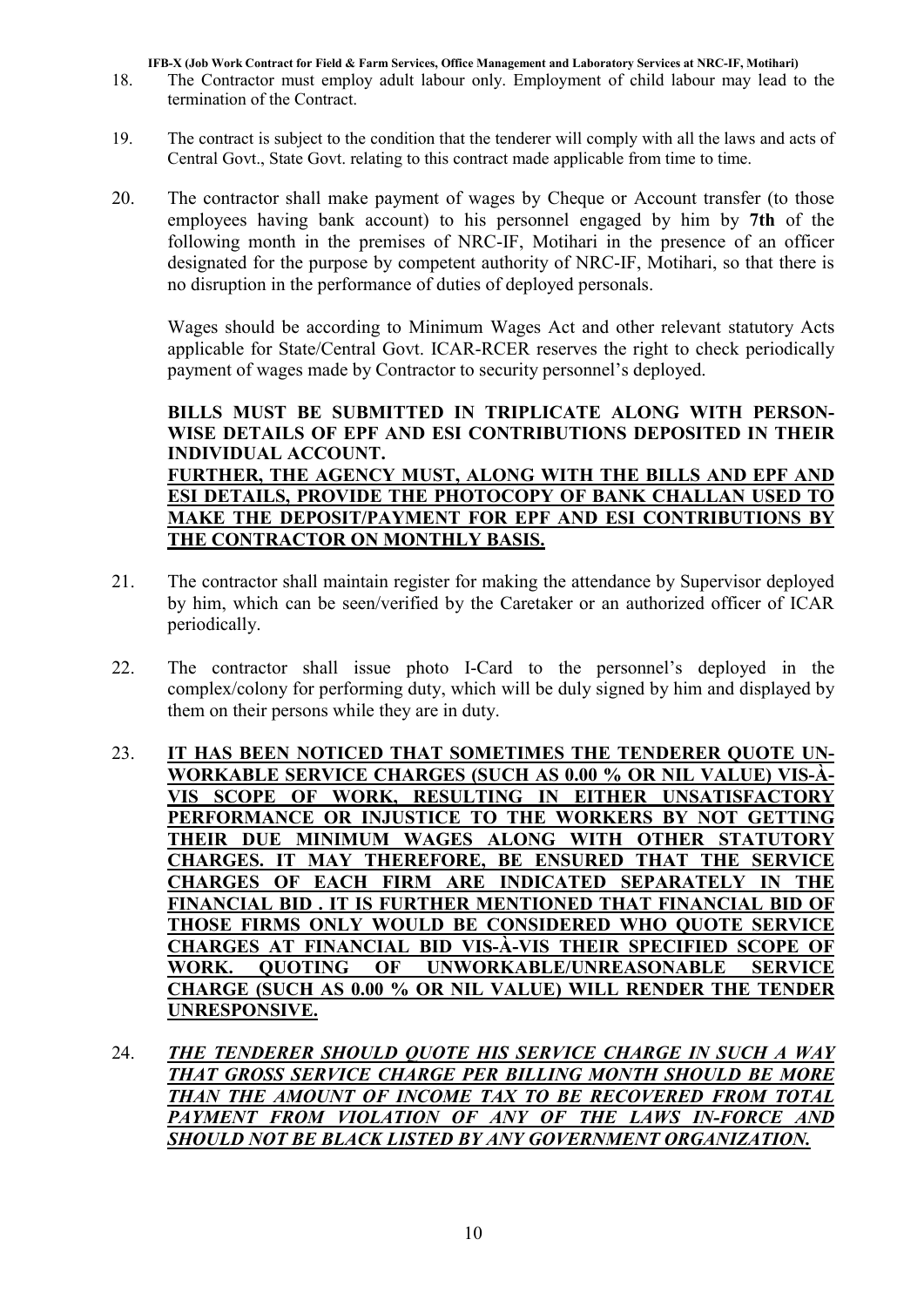- 25. *SUCH MONTHLY BILL WHICH IS AGGREGATE OF WAGES (FIXED), EPF (FIXED), ESI (FIXED), SERVICE CHARGE (AS QUOTED) AND GOOD AND*  **SERVICE TAX (AS APPLICABLE). IT MAY BE NOTED THAT THE RATE OF** *INCOME TAX WILL BE COMPUTED @ 2% OF THE TOTAL PAYMENT I.E. AT*  THE HIGHEST APPLICABLE RATES IRRESPECTIVE OF THE STATUS OF *THE TENDERER AS AN INDIVIDUAL CONTRACTOR/FIRM/TRUST. HENCE, SERVICE CHARGE MUST BE QUOTED KEEIPING THIS IS VIEW AND FAILURE TO ABIDE BY THIS WILL LEAD TO THE TENDER BEING CONSIDERED UNRESPONSIVE ON THE GROUNDS OF SERVICE CHARGE BEING UNWORKABLE.*
- 26. In the financial bid the bidder must quote the rates in figures as well as in words. The amount of each item should be worked out and total should be given.
- 27. The pre-receipted bill shall be submitted by the security Agency in triplicate duly supported by proof of attendance, payment of statutory charges/subscription etc., Payment will be made by cheque/e-payment. Payment will be made against monthly bills supported by requisite documents. Income Tax will be deducted as per rates.
- 28. The Agency shall have to provide Telephone numbers for 24 hours contact.
- 29. The Agency should abide by rules laid down by any statutory authority relevant to the deployment of security guards.
- 30. It is mandatory for the agency to maintain all statutory registers in connection with their work at the Institute campus and produce them as and when demanded by the authorities of the Institute and Labour Commissioner or its authority.
- 31. The contractor will discharge all his legal obligations in respect of the workers/supervisors to be employed/deployed by him for the execution of the work in respect of their wages and service conditions and shall also comply with all the rules and regulations and provisions of law in force that may be applicable to them form time to time. The Contractor shall indemnify and keep indemnified the Institute form any claims. Loss or damages that may be caused to it on account of any failure to comply with the obligations under various laws. In case of any dispute, the decision of OSD, NRC-IF, Motihari and Director, ICAR-RECER, Patna shall be final and binding on the contractor.
- 32. The Agency is advised to do a complete survey on his own of all the area before offering rates.
- 33. Risk Clause: Institute reserves the right to discontinue the service at any time, if the services are found unsatisfactory by giving a Show-cause Notice to be replied within a week and also has the right to award the contract to any other agency at the risk and cost of current agency and excess expenditure incurred on account of this can be recovered from Security Deposit or pending bills or by raising a separate claim.

### RECOVERY OF LOSS/DUES

For any loss or damage or theft etc., if any is noticed due to negligence on the part of the agency/individual, the agency shall meet the cost and also be require to compensate such loss for which the agency has to execute an Indemnity bond of appropriate value on on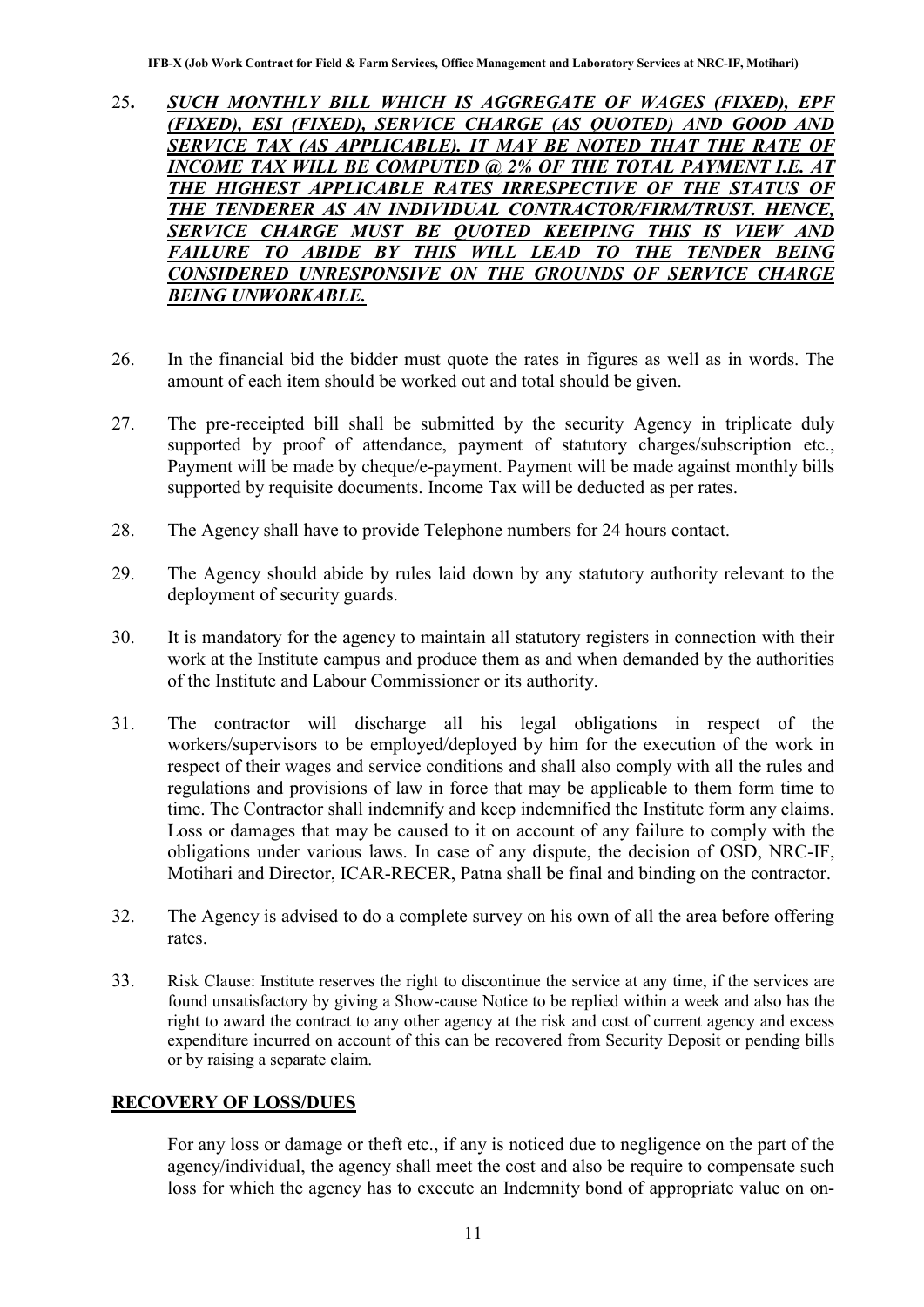IFB-X (Job Work Contract for Field & Farm Services, Office Management and Laboratory Services at NRC-IF, Motihari) judicial paper against any loss of NRC-IF property, assets and immovable/movable properties.

## LEGAL OBLIGATIONS:-

All personnel employed by contractor shall be engaged by him as his own employees in all respects express or implied. The responsibilities whatsoever, incidental or direct, arising out of or for compliance with or enforcement of the provisions of various Labour Laws/Industrial Laws of the country, shall be that of the contractor, He shall specifically ensure compliance with the following Laws/Acts and their Enactments/Amendments:-

- a. The contract Labour (Regulation & Abolition) Act., 1970
- b. The contract Labour (Abolition & Regulation) Central Rules, 1971
- c. The Minimum wages Act., 1948
- d. The Employer's Liability Act., 1947
- e. The Payments of wages Act., 1936
- f. The Factories Act., 1948
- g. The Workmen's Compensation Act., 1923
- h. The Employees Provident Funds and Misc. Provisions Act.,1952
- i. The Payment of Bonus Act., 1976
- j. The Equal Remuneration Act., 1976
- k. The Industrial Disputes Act., 1947

# PENALTY CLAUSE: LIQUIDATED DAMAGES CLAUSE

- 1. An amount of Rs.2000/- will be levied as liquidated damages per day whenever and wherever it is found that the work is not up to the mark in any Section. It will be brought to the notice of the supervisory staff of the firm and if no action is taken within one hour liquidated damages clauses will be invoked.
- 2. Any misconduct/ misbehavior on the part of the manpower deployed by the agency will not be tolerated and such persons will have to be replaced immediately.
- 3. If the required number of workers/supervisor are less than the minimum required as specified, penalty of Rs.1000/- per worker per day will be deducted from the bill.

The OSD, NRC-IF, Motihari and Director, ICAR RCER Patna reserves the right to reject any or all Tenders in whole or in part without assigning any reasons therefore. The decision of OSD, NRC-IF, Motihari and Director, ICAR RCER Patna shall be final and binding on the contractor/agency in respect of any clause covered under the Contract.

### EQUAL QUOTED RATE CLAUSE:

In the event of the lowest bid prices quoted equally by two or more bidders, the contract will be awarded to the bidder, who fetches maximum marks in the technical evaluation, as per the following merits:-

| Sl. No.   | <b>Technical Evaluation Criteria</b>                                       | Weightage (100 Marks)                 |
|-----------|----------------------------------------------------------------------------|---------------------------------------|
| <u>1.</u> | Years of continuous existence as a registered                              | 30 Marks (6 Marks for each year of    |
|           | services provider for the Job work of Farm &                               | legal existence, restricted to        |
|           | Field Services, Office Management and   maximum 5 years, as on the date of |                                       |
|           | Laboratory Services (to be supported with                                  | opening of bids. Records of only last |
|           | relevant documents)                                                        | 5 financial years (2011-12 to 2016-   |
|           |                                                                            | 17) will be counted.)                 |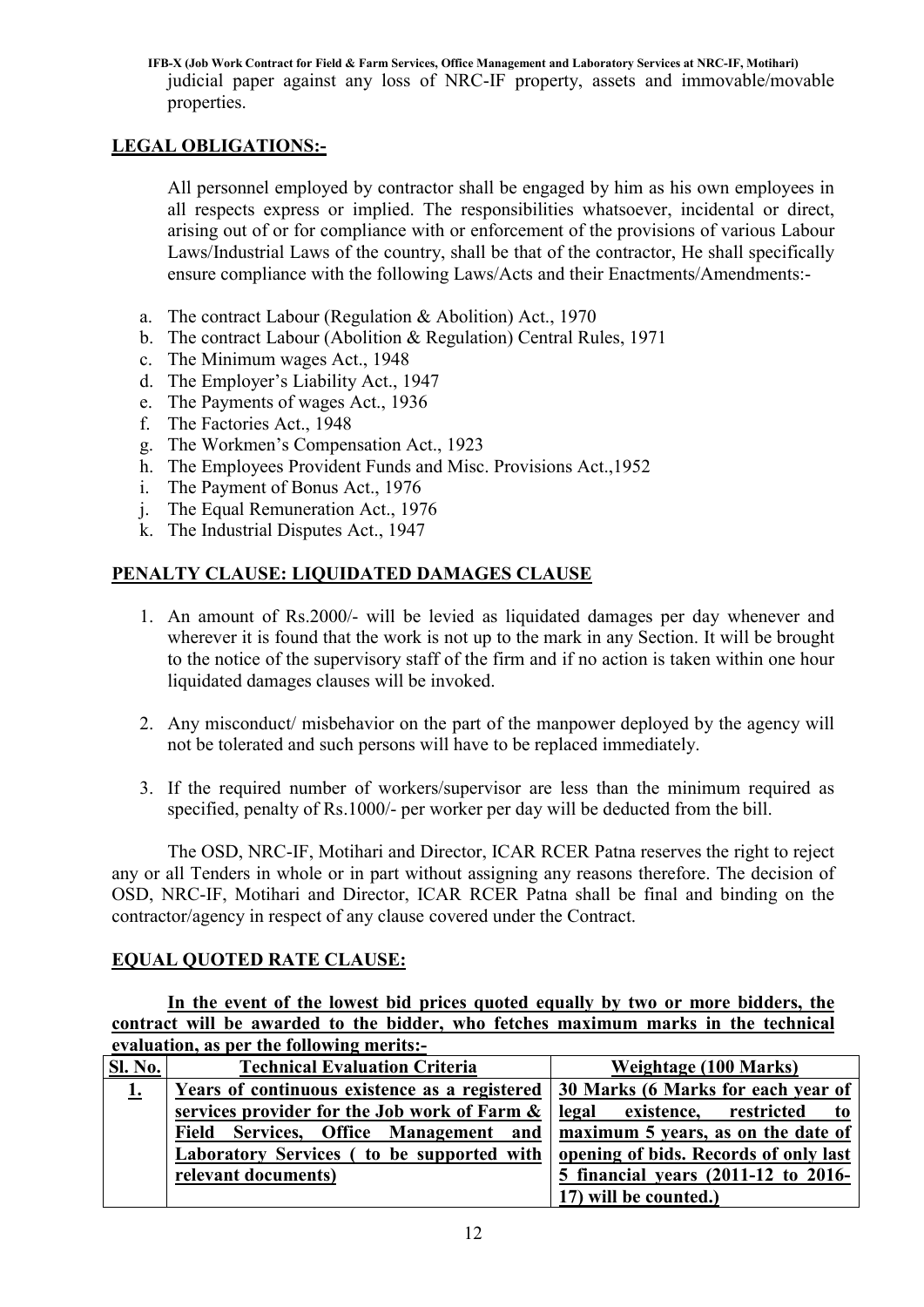| 2.                | Years of having a minimum Annual Turn-        | 30 Marks (6 Marks for each year of             |
|-------------------|-----------------------------------------------|------------------------------------------------|
|                   | over of Rs. 30 lakhs ( to be supported by     | having minimum Annual Turn-over                |
|                   | relevant document)                            | <b>Rs.</b> 30<br>lakhs, restricted<br>of<br>to |
|                   |                                               | maximum 5 years, as on the date of             |
|                   |                                               | opening of bids. Records of only last          |
|                   |                                               | 5 financial years (2011-12 to 2016-            |
|                   |                                               | 17) will be counted.)                          |
| $\underline{3}$ . | Years of providing the minimum strength of    | 30 Marks (6 Marks for each year of             |
|                   | 24 nos. of personal for the Job work of Farm  | providing minimum strength of 24               |
|                   | & Field Services, Office Management and       | nos. of personal for the Job work of           |
|                   | Laboratory Services to the Central/State      | & Field Services, Office<br>Farm               |
|                   | Government Institution/PSUs, etc. (to be      | and Laboratory<br><b>Management</b>            |
|                   | supported by relevant documents)              | Services to govt. bodies, restricted to        |
|                   |                                               | maximum 5 years, as on the rate of             |
|                   |                                               | opening of bids. Services of only last         |
|                   |                                               | 5 financial years (2011-12 to 2016-            |
|                   |                                               | 17) will be counted)                           |
| $\underline{4.}$  | Years of providing satisfactory services for  | 10 Marks (2 Marks for each year of             |
|                   | the Job work of Farm & Field Services, Office | service<br>satisfactory<br>provided,           |
|                   | Management and Laboratory Services in         | restricted to maximum of 5 years of            |
|                   | <b>ICAR</b> institutes across India.          | service provided in different or one           |
|                   |                                               | <b>ICAR</b> institutes till date. Services of  |
|                   |                                               | only last financial years (2011-12 to          |
|                   |                                               | 2016-17) will be counted).                     |

....................... ........................ . . . . . . . . . .  $\blacksquare$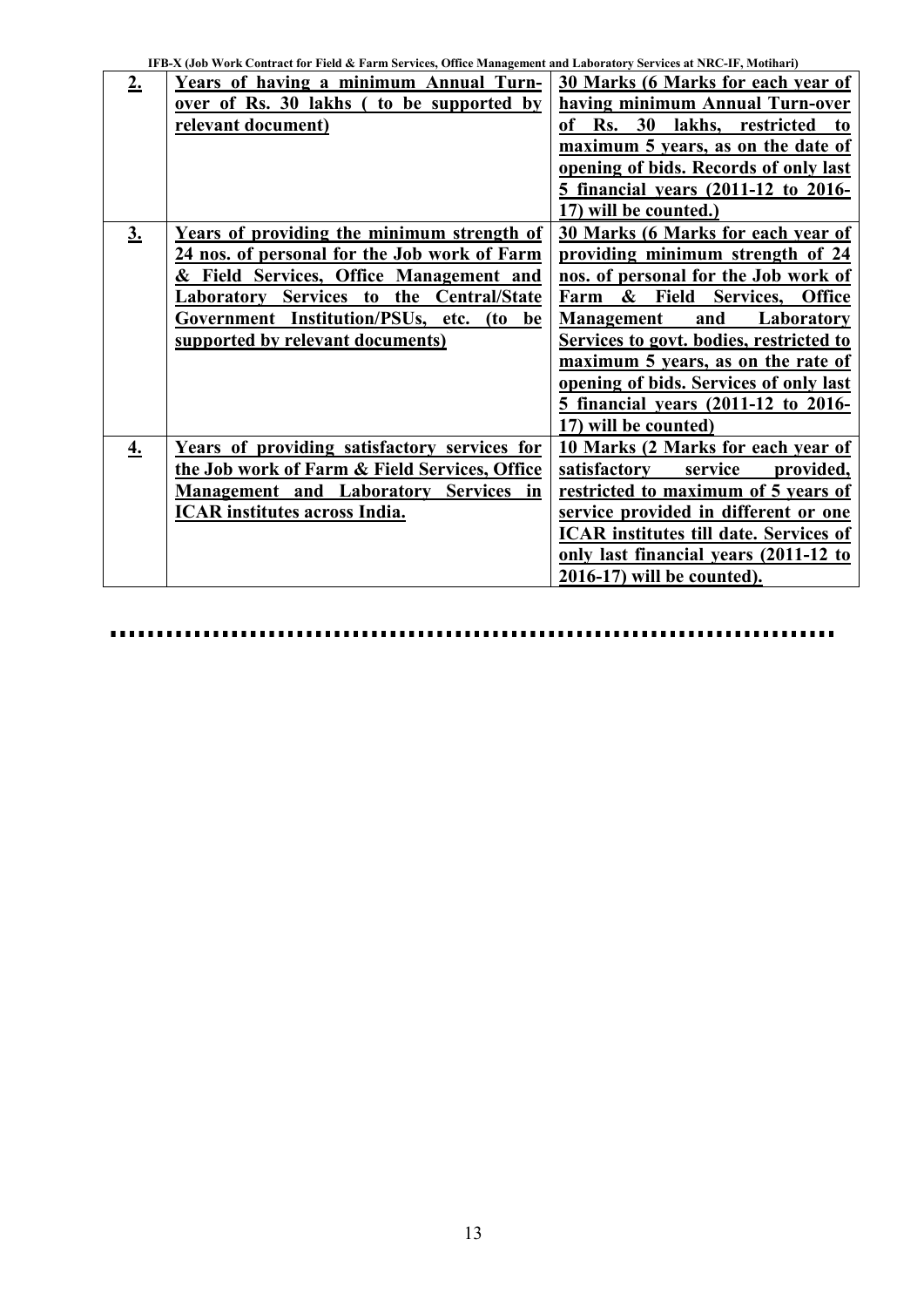| Sl.<br>No. | Name of the Deptt./<br>Organization & Name of | Period |    | No. of<br>staff | Available<br>at Page<br>No. | Remarks |
|------------|-----------------------------------------------|--------|----|-----------------|-----------------------------|---------|
|            | contact Person<br>with Ph. No.                | From   | To | deployed        |                             |         |
|            |                                               |        |    |                 |                             |         |
|            |                                               |        |    |                 |                             |         |
|            |                                               |        |    |                 |                             |         |
|            |                                               |        |    |                 |                             |         |
|            |                                               |        |    |                 |                             |         |
|            |                                               |        |    |                 |                             |         |
|            |                                               |        |    |                 |                             |         |

## Details of the Minimum 3 years experience/work done.

(Authorized Signatory)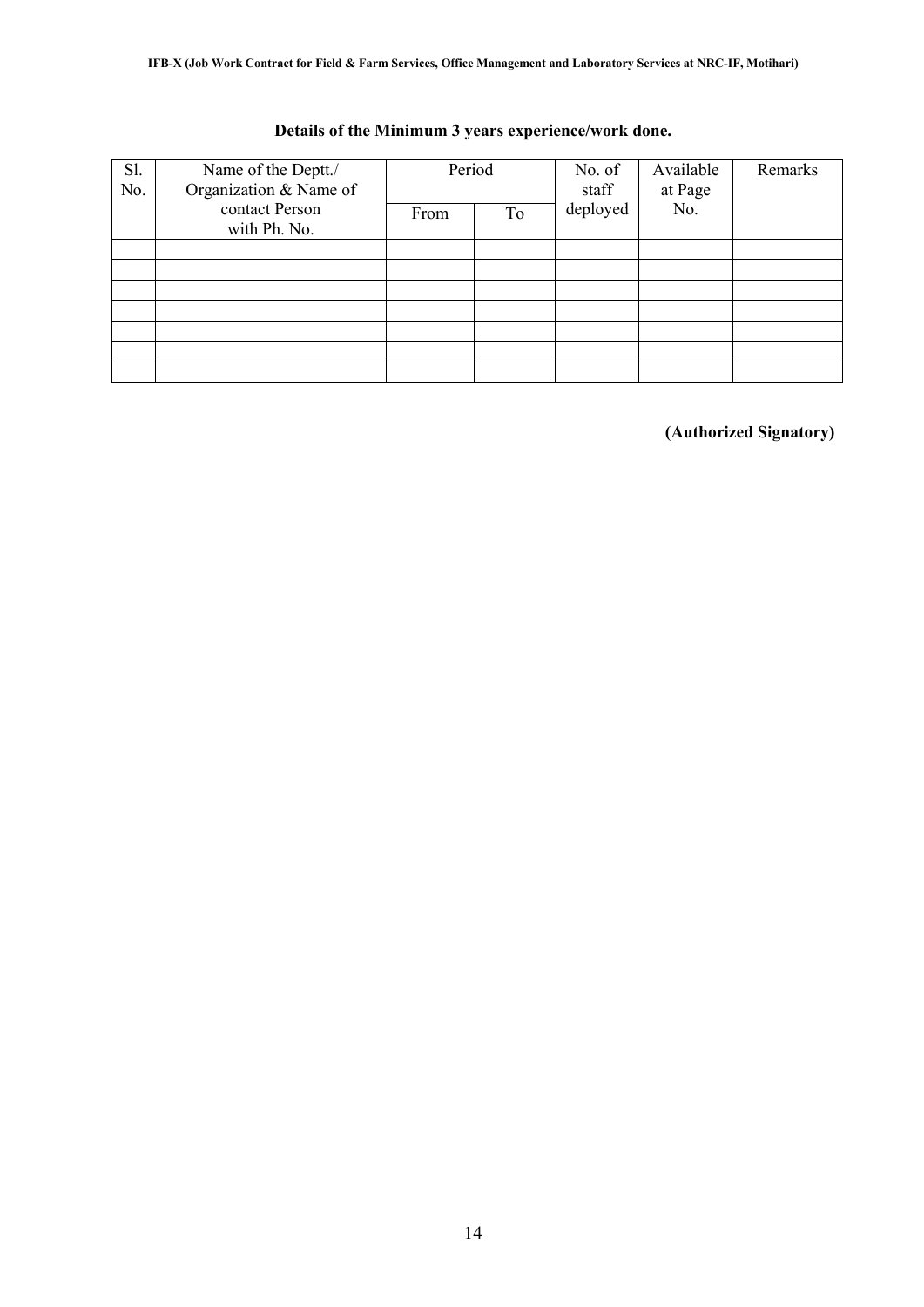#### FINANCIAL BID

(This financial bid to be enclosed in a separate envelop with seal)<br>t of Tender :  $11.00 \text{ AM}$  on  $14.11.2017$ 

Last date for receipt of Tender Date of opening of Financial Bid : As per the intimation.

To

Director, ICAR Research Complex for Eastern Region, ICAR Parisar, P.O. Bihar Veterinary College, Patna – 800 014.

Sir,

I/We wish to submit our Tenders for the job work/service contract for providing the following services at NRC-IF, Motihari on the following rates:-

| Sr.<br>No.     | Name of the works                                                                                                          | Job-<br>measurement<br>Unit/Area | Quantity<br>$\star$     | Estimated**<br><b>Rate per Unit</b> | Rate<br>quoted<br>per unit<br>(Rs.) | <b>Total</b><br><b>Bid</b><br><b>Amount</b><br>(Rs.) |
|----------------|----------------------------------------------------------------------------------------------------------------------------|----------------------------------|-------------------------|-------------------------------------|-------------------------------------|------------------------------------------------------|
| $\mathbf{1}$   | $\overline{2}$                                                                                                             | $\overline{3}$                   | $\overline{\mathbf{4}}$ | $\overline{5}$                      | 6                                   | $7 = 4x6$                                            |
| A)             | Crop Production Jobs e.g.:-                                                                                                |                                  |                         |                                     |                                     |                                                      |
| 1.             | Stacking/support making in<br>vegetables                                                                                   | per 100 Nos.                     | 20                      | 327.00                              |                                     |                                                      |
| 2.             | Sowing of seed by manual                                                                                                   | per $500 \text{ m}^2$            | 20                      | 967.00                              |                                     |                                                      |
| 3 <sub>1</sub> | Sowing of seed by seed drill<br>machine                                                                                    | per $1000 \text{ m}^2$           | 10                      | 71.00                               |                                     |                                                      |
| 4.             | Transplanting<br>it<br>seedling<br>(Paddy)                                                                                 | per $1000 \text{ m}^2$           | 10                      | 1022.00                             |                                     |                                                      |
| 5.             | Manure/Fertilizer/Pesticide<br>etc. application                                                                            | per $1000 \text{ m}^2$           | 20                      | 170.00                              |                                     |                                                      |
| 6.             | Basin<br>hoeing,<br>weeding,<br>manure & fertilizer application<br>in orchard including carrying<br>of fertilizer / manure | per 30 plants                    | 10                      | 644.00                              |                                     |                                                      |
| 7.             | Seed soaking / dry seed<br>treatment                                                                                       | per kg                           | 100                     | 5.00                                |                                     |                                                      |
| 8.             | Weeding,<br>earthing<br>up,<br>intercultural operation in field                                                            | per 500 m <sup>2</sup>           | 20                      | 967.00                              |                                     |                                                      |
| 9.             | Irrigation                                                                                                                 | per $1000 \text{ m}^2$           | 30                      | 166.00                              |                                     |                                                      |
| 10.            | bundle making<br>Harvesting,<br>and carrying of crops.                                                                     | Per $1000 \text{ m}^2$           | 25                      | 1022.00                             |                                     |                                                      |
| 11.            | Threshing<br>by<br>thresher<br>followed by winnowing                                                                       | per $1000 \text{ m}^2$           | 30                      | 597.00                              |                                     |                                                      |
| 12.            | Manual threshing followed by<br>winnowing                                                                                  | per $1000 \text{ m}^2$           | 20                      | 681.00                              |                                     |                                                      |
| 13.            | Weighing, bagging & storing                                                                                                | per $1000 \text{ m}^2$           | 20                      | 86.00                               |                                     |                                                      |
| 14.            | Preparation<br>of<br>ermin<br>compost in the pit size of<br>6'x3'x3'.                                                      | 100 kg                           | 10                      | 335.00                              |                                     |                                                      |
| 15.            | Maintenance<br>of<br>seasonal<br>flower/lawn                                                                               | Per $m2$                         | 100                     | 13.00                               |                                     |                                                      |
| 16.            | Uprooting of paddy nursery, $\text{Per } m^2$<br>bundle making, washing $\&$<br>carrying.                                  |                                  | 100                     | 10.00                               |                                     |                                                      |
| 17.            | Uprooting of vegetable nursing<br>& planting.                                                                              | Per $m2$                         | 100                     | 10.00                               |                                     |                                                      |
| 18.            | Pit digging in the size of<br>3'x3'x3'.                                                                                    | Per fit                          | 100                     | 105.00                              |                                     |                                                      |
| 19.            | Filling of pit $(3'x3'x3')$ with<br>manure & fertilizer including<br>carrying of filling materials.                        | Per fit                          | 100                     | 71.00                               |                                     |                                                      |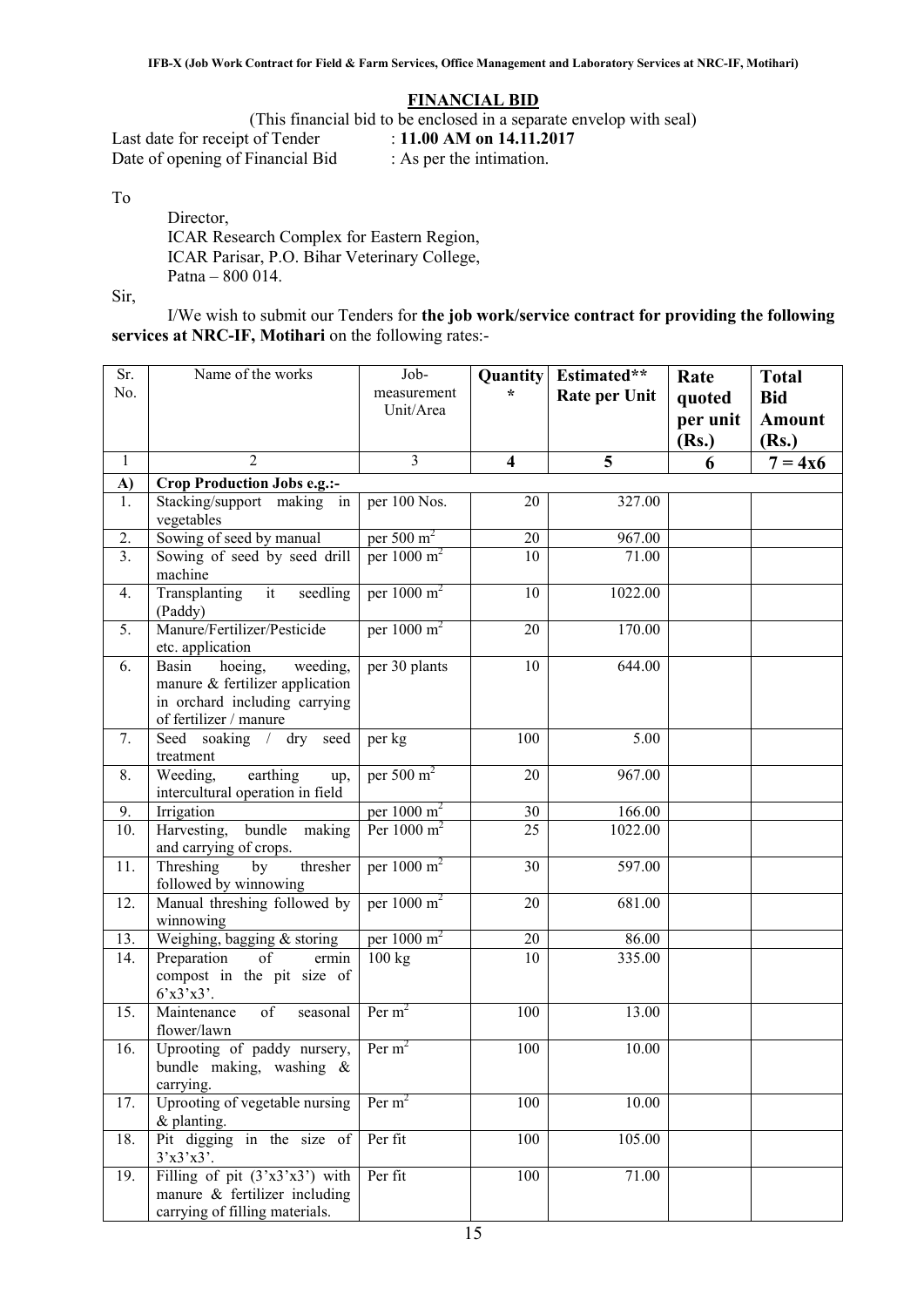|                 | TFB-A (J0D WOFK CONTACT IOF FIELD & FAFM SEFVICES, OTHCE MANAgement and Ladofatofy Sefvices at INKC-IF, MOUNAFI) |                        |     |                     |               |  |
|-----------------|------------------------------------------------------------------------------------------------------------------|------------------------|-----|---------------------|---------------|--|
| 20.             | Planting of fruit / road avenue                                                                                  | 50 plants              | 20  | 335.00              |               |  |
|                 | & other tree plants.                                                                                             |                        |     |                     |               |  |
| 21.             | Spraying of chemicals                                                                                            | per 1000 $m^2$         | 10  | 333.00              |               |  |
| 22.             | Dusting of chemicals                                                                                             | per $1000 \text{ m}^2$ | 10  | 333.00              |               |  |
| 23.             | Harvesting of fruit                                                                                              | 10 trees               | 10  | 358.00              |               |  |
| 24.             | Harvesting of vegetable                                                                                          | Per $m2$               | 100 | 51.00               |               |  |
| 25.             | Training / pruning of fruit tree                                                                                 | 50 plants              | 20  | 333.00              |               |  |
|                 | etc.                                                                                                             |                        |     |                     |               |  |
| 26.             | Hedge cutting                                                                                                    | Rmt.                   | 100 | 6.00                |               |  |
| 27.             | Making of bamboo pegs                                                                                            | 100 pegs               | 10  | 196.00              |               |  |
| 28.             | Chopping of straw, boiling of                                                                                    | 50 bags                | 05  | 333.00              |               |  |
|                 | same<br>the<br>for<br>mushroom                                                                                   |                        |     |                     |               |  |
|                 | production.                                                                                                      |                        |     |                     |               |  |
| 29.             | of mushroom<br>Maintenance                                                                                       | Per / House            | 05  | 333.00              |               |  |
|                 | house & harvesting                                                                                               |                        |     |                     |               |  |
| 30.             | Straw filling & spawning for                                                                                     | 25 bags                | 05  | 333.00              |               |  |
|                 | mushroom production                                                                                              |                        |     |                     |               |  |
| 31.             | Grass cutting from channel $\&$                                                                                  | Rmt.                   | 100 | 9.00                |               |  |
|                 | link road                                                                                                        |                        |     |                     |               |  |
| 32.             | Pot culture / weeding $&$ inter                                                                                  | 50 pots                | 10  | 333.00              |               |  |
|                 | cultural operation in pot                                                                                        |                        |     |                     |               |  |
| 33.             | Ring making around fruit plant                                                                                   | 10 plants              | 100 | 333.00              |               |  |
|                 | for<br>manure<br>fertilizer<br>$\sqrt{2}$                                                                        |                        |     |                     |               |  |
|                 | application etc.                                                                                                 |                        |     |                     |               |  |
| 34.             | Raise bed preparation                                                                                            | per $1000 \text{ m}^2$ | 20  | 1454.00             |               |  |
| 35.             | Gap filling / re-sowing                                                                                          | $20 \text{ m}^2$       | 10  | 96.00               |               |  |
| 36.             | General cleaning                                                                                                 | per 1000 $m^2$         | 20  | $\overline{524.00}$ |               |  |
| 37.             | Nursery preparation for paddy                                                                                    | per 100 m2             | 50  | 1027.00             |               |  |
|                 | transplanting                                                                                                    |                        |     |                     |               |  |
| 38.             | Ring making for vegetable and                                                                                    | 50 ring                | 30  | 946.00              |               |  |
|                 | fertilizer application.                                                                                          |                        |     |                     |               |  |
| 39.             | Collection of morphological $&$                                                                                  | 100 plants             | 20  | 977.00              |               |  |
|                 | yield attributes data                                                                                            |                        |     |                     |               |  |
| 40.             | of chemicals<br>Spraying<br>in                                                                                   | 250 plants             | 10  | 333.00              |               |  |
|                 | orchard                                                                                                          |                        |     |                     |               |  |
| 14.             | Transplanting of vegetables                                                                                      | per 100 m2             | 10  | 477.00              |               |  |
|                 | seedling                                                                                                         |                        |     |                     |               |  |
| 42.             | Maize shelling                                                                                                   | $100\:\mathrm{cobs}$   | 20  | 213.00              |               |  |
| 43.             | of<br>Maintenance<br>seasonal                                                                                    | Per m <sub>2</sub>     | 100 | 6.00                |               |  |
|                 | flower                                                                                                           |                        |     |                     |               |  |
| 44.             | Scaring of birds                                                                                                 | per 1000 m2            | 50  | 357.00              |               |  |
| 45.             | Collection of Meterological                                                                                      | Per day                | 25  | 479.00              |               |  |
|                 | data like temperature, rainfall                                                                                  |                        |     |                     |               |  |
|                 | and data enty                                                                                                    |                        |     |                     |               |  |
| 46.             | Fixing of turg grass                                                                                             | Per $m2$               | 50  | 30.00               |               |  |
| 47.             | Transplanting of turg grass                                                                                      | Per $100 \text{ m}^2$  | 20  | 149.00              |               |  |
| 48.             | Transplanting of Experimental                                                                                    | Per $1000m^2$          | 50  | 1533.00             |               |  |
|                 | Paddy                                                                                                            |                        |     |                     |               |  |
| 49.             | Harvesting/Picking<br>and                                                                                        | Per $1000m^2$          | 50  | 1396.00             |               |  |
|                 | Carrying pulses crop                                                                                             |                        |     |                     |               |  |
| 50.             | Harvesting,<br>bundle<br>making                                                                                  | Per $1000m^2$          | 50  | 1472.00             |               |  |
|                 | and carrying of experimental                                                                                     |                        |     |                     |               |  |
|                 | crops                                                                                                            |                        |     |                     |               |  |
| 51              | Roughing seed plot                                                                                               | Per $1000m^2$          | 50  | 644.00              |               |  |
| 52              | Drying of Seed                                                                                                   | Per 10 quintal         | 10  | 1325.00             |               |  |
| 53              | <b>Cleaning of Seed</b>                                                                                          | Per 10 quintal         | 10  | 1350.00             |               |  |
| $\overline{54}$ | <b>Grading of Seed</b>                                                                                           | Per 10 quintal         | 10  | 1260.00             |               |  |
| $\overline{55}$ | Uprooting of fodder root slip                                                                                    | Per 2000 nos.          | 10  | 315.00              |               |  |
|                 |                                                                                                                  |                        |     |                     |               |  |
|                 |                                                                                                                  |                        |     |                     | Sub Total (A) |  |
| B)              | Live Stock & Fisheries Jobs e.g.:-                                                                               |                        |     |                     |               |  |
| 1.              | Watch & ward and caring of $\vert$ 30                                                                            | cattle/                | 30  | 335.00              |               |  |
|                 | buffalo/cattle/goats in shed buffalo or up                                                                       |                        |     |                     |               |  |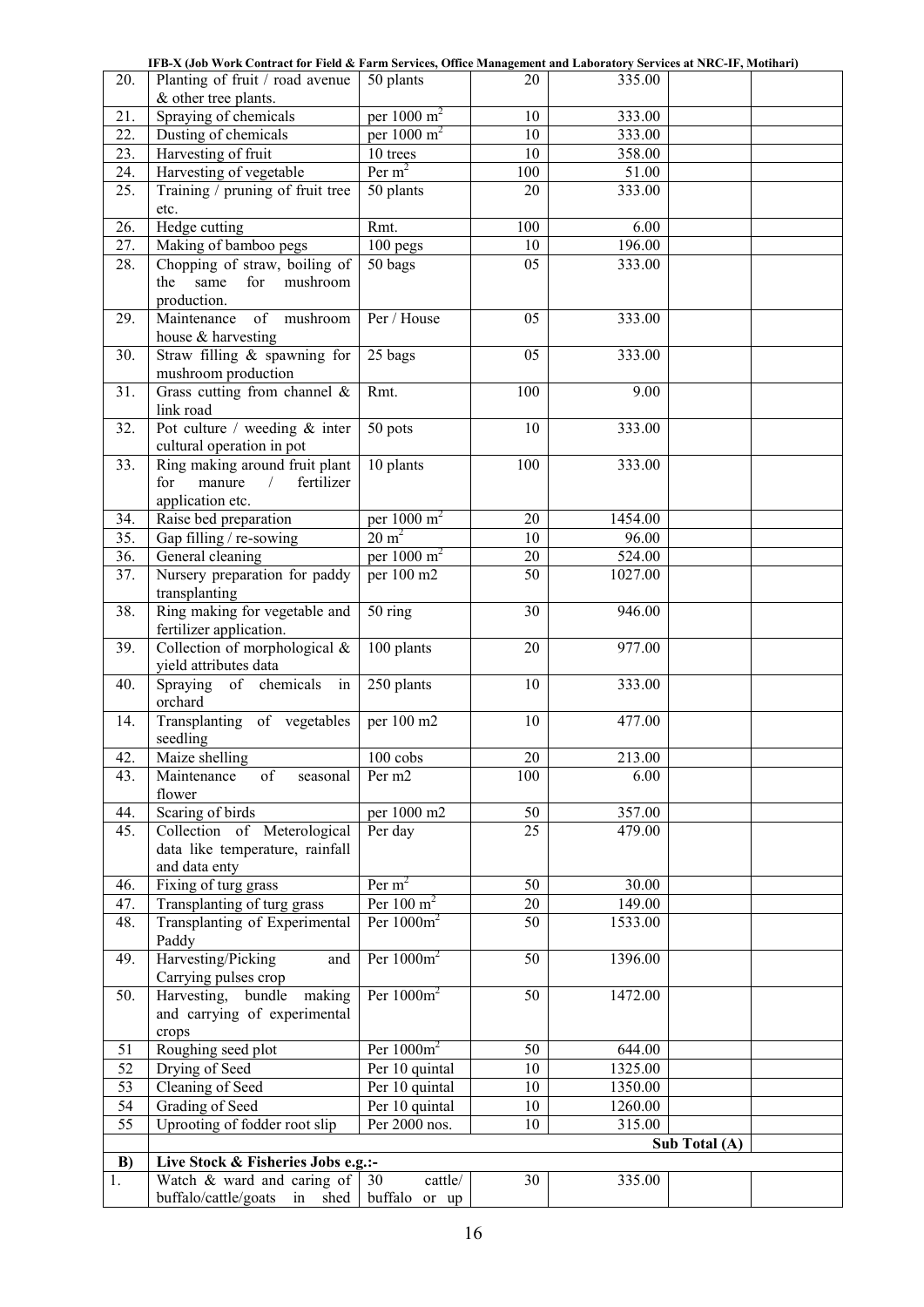|--|

|              | during night hours                                                                  | to 100 goats                                             |                |                     |               |  |
|--------------|-------------------------------------------------------------------------------------|----------------------------------------------------------|----------------|---------------------|---------------|--|
|              |                                                                                     | per night                                                |                |                     |               |  |
| 2.           | of<br>Chopping<br>straw/green<br>fodder                                             | Per quintal                                              | 50             | 335.00              |               |  |
| 3.           | $\overline{\text{of}}$<br>fodder<br>Collection<br>$\&$<br>chopping                  | Per quintal                                              | 50             | 335.00              |               |  |
| 4.           | Collection and chopping of<br>fodder and filling in silo pit                        | Per quintal                                              | 50             | 316.00              |               |  |
| 5.           | rearing including<br>Animals<br>shed and animal cleaning,<br>feeding, watering etc. | 10<br>cattle/<br>buffalo or up<br>to 50 goats per<br>day | 30             | $\overline{67}1.00$ |               |  |
| 6.           | Bird rearing including shed<br>cleaning, feeding, watering<br>etc.                  | up to 100 birds<br>per day                               | 30             | 262.00              |               |  |
| 7.           | Milking of cattle and milk<br>record maintenance                                    | 10<br>cattle/<br>buffalo per day                         | 30             | 404.00              |               |  |
| 8.           | Milk distribution from sale<br>counter twice daily and record<br>maintenance        | 10<br>cattle/<br>buffalo<br>milk<br>per day              | 30             | 338.00              |               |  |
| 9.           | in<br>veterinary<br>Assistance<br>treatment, health and record<br>maintenance       | 20 animals per<br>day                                    | 40             | 406.00              |               |  |
| 10.          | Assistance in postmortem and<br>disposal of carcass                                 | cattle/buffalo<br>or 5 goats or<br>10 birds              | 05             | 347.00              |               |  |
| 11.          | Grazing of goats                                                                    | 25 goats per<br>day                                      | 30             | 338.00              |               |  |
| 12.          | Loading and un-loading of<br>straw from specified area                              | 5 quintal                                                | 50             | 335.00              |               |  |
| 13.          | Feeding of fish                                                                     | 10,000 m2                                                | 20             | 359.00              |               |  |
| 14.          | Netting of fish pond                                                                | 1,000 m2                                                 | 40             | 310.00              |               |  |
| 15.          | Pond surface cleaning                                                               | 1,000 m2                                                 | 20             | 335.00              |               |  |
| 16.          | Pond bund cleaning and fruit<br>crops on bunds maintenance                          | 100 m running                                            | 15             | 359.00              |               |  |
| 17.          | Pond risers weeds cleaning                                                          | 100 m running                                            | 20             | 447.00              |               |  |
| 18.          | Pond chemical treatment                                                             | 10,000 m2                                                | $\overline{4}$ | 447.00              |               |  |
| 19.          | Maintenance of growth<br>&<br>feeding record                                        | 10<br>cattle/<br>buffalo or 25<br>goats                  | 30             | 410.00              |               |  |
| 20.          | Loading & unloading of FYM                                                          | $100$ cft                                                | 30             | 711.00              |               |  |
| 21.          | Breeding<br>of<br>fish<br>and<br>fertilization                                      | 10 brooder fish                                          | 10             | 1023.00             |               |  |
| 22.          | Rearing of insect in<br>lab<br>including collection                                 | per 2 cages                                              | 100            | 346.00              |               |  |
| 23.          | Feeding and maintenance of<br>rodent in lab                                         | per 15 Nos.                                              | 10             | 335.00              |               |  |
| 24.          | Collection of field rodents by<br>fixing traps                                      | per 50 traps                                             | 20             | 335.00              |               |  |
|              |                                                                                     |                                                          |                |                     | Sub Total (B) |  |
| $\mathbf{C}$ | Land & Water Management Jobs e.g.:-                                                 |                                                          |                |                     |               |  |
| 1.           | Land preparation by tractor /<br>power tiller                                       | per 100 m2                                               | 50             | 203.00              |               |  |
| 2.           | Land preparation by tractor /<br>power tiller followed<br>by<br>planking            | per 1000 m2                                              | 08             | 350.00              |               |  |
| 3.           | Land preparation by tractor /<br>power tiller followed planking<br>$&$ pudding      | per 1000 m2                                              | 02             | 365.00              |               |  |
| 4.           | Bund making                                                                         | per mt.                                                  | 2000           | 163.00              |               |  |
| 5.           | Repairing & height raising of<br>old bund                                           | per 100 mt.                                              | 20             | 384.00              |               |  |
| 6.           | Transplanting by transplanter                                                       | per 1000 m2                                              | 10             | 429.00              |               |  |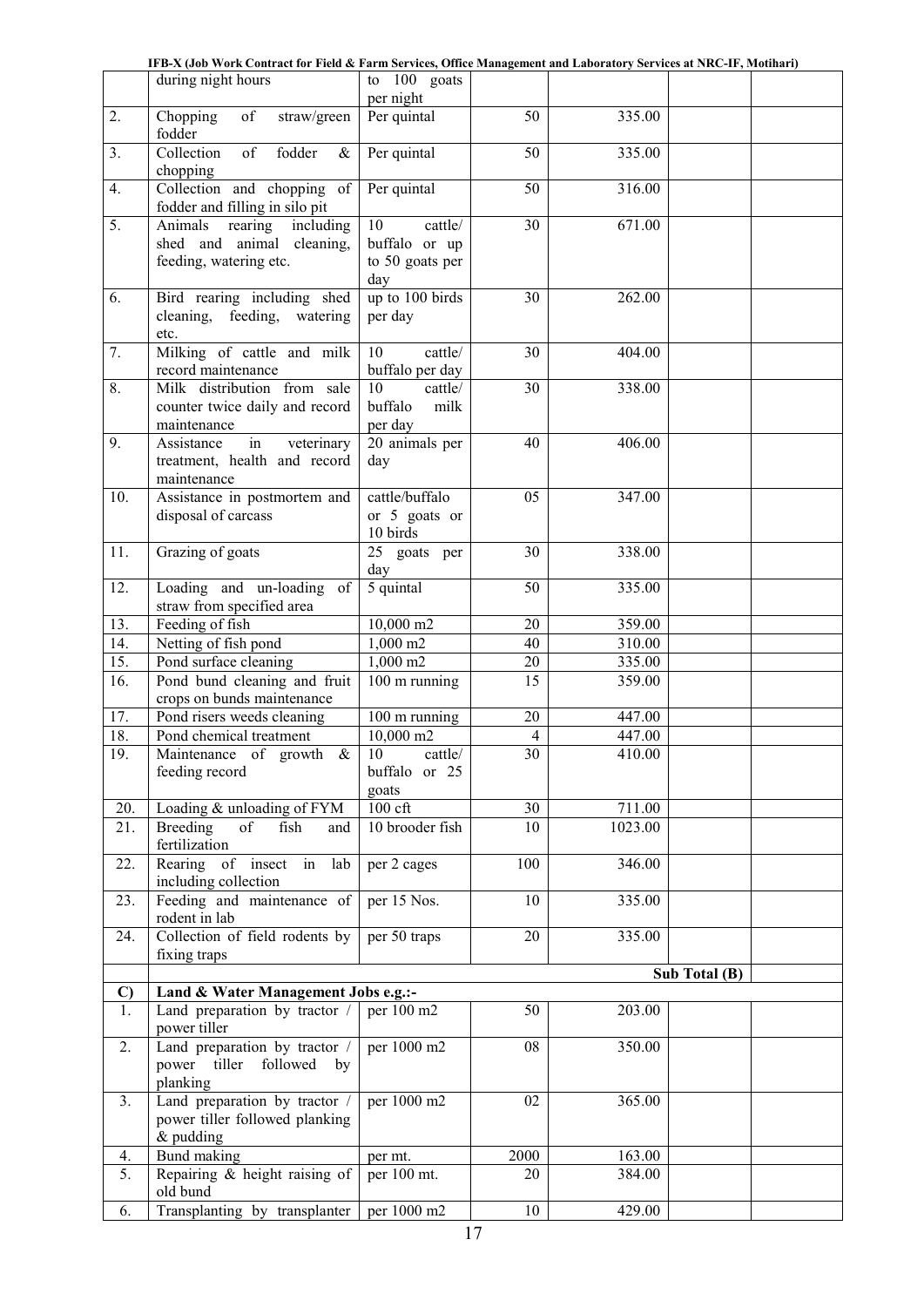|                         | IFB-X (Job Work Contract for Field & Farm Services, Office Management and Laboratory Services at NRC-IF, Motihari) |                        |                  |                                                  |               |
|-------------------------|--------------------------------------------------------------------------------------------------------------------|------------------------|------------------|--------------------------------------------------|---------------|
|                         | machine                                                                                                            |                        |                  |                                                  |               |
| 7.                      | Irrigation<br>by                                                                                                   | per 1000 m2            | 10               | 333.00                                           |               |
|                         | Lewa//drip/sprinkler                                                                                               |                        |                  |                                                  |               |
| 8.                      | Cleaning of drainage channel                                                                                       | per 100 mt.            | 50               | 333.00                                           |               |
| 9.                      | Making of drainage channel                                                                                         | per 100 mt.            | 50               | 500.00                                           |               |
| 10.                     | Leveling of land (Mechanical)                                                                                      | per $1000 \text{ m}^2$ | 10               | 333.00                                           |               |
| 11.                     | Leveling of land (Manual)                                                                                          | Per $100 \text{ m}^2$  | 10               | 333.00                                           |               |
| 12.                     | Maintenance of bund                                                                                                | per 100 mt.            | 50               | 333.00                                           |               |
| 13.                     | Maintenance<br>irrigation<br>of                                                                                    | per 100 mt.            | 50               | 333.00                                           |               |
|                         | system                                                                                                             |                        |                  |                                                  |               |
| 14.                     | Assistance in irrigation device,                                                                                   | per 100 mt.            | 20               | 333.00                                           |               |
|                         | manufacturing & testing                                                                                            |                        |                  |                                                  |               |
| 15.                     | mechanical<br>Assistance<br>in                                                                                     | Per kg                 | 100              | 9.00                                             |               |
|                         | manufacturing<br>device,<br>$\&$                                                                                   |                        |                  |                                                  |               |
| 16.                     | testing<br>land<br>preparation,<br>Manual                                                                          | Per 100 m2             | 20               | 96.00                                            |               |
|                         | leveling, for making layout.                                                                                       |                        |                  |                                                  |               |
|                         |                                                                                                                    |                        |                  |                                                  | Sub Total (C) |
| D.                      | <b>Laboratory and Office Management</b>                                                                            |                        |                  |                                                  |               |
| $\mathbf{1}$            | Office<br>management,                                                                                              | Per 06                 | 15 Days          | 3000.00                                          |               |
|                         | maintenance,<br>record                                                                                             | cells/section          |                  |                                                  |               |
|                         |                                                                                                                    |                        |                  |                                                  |               |
|                         | computer work, office                                                                                              | per Day                |                  |                                                  |               |
|                         | maintenance in Head's                                                                                              |                        |                  |                                                  |               |
|                         | administration<br>cell,                                                                                            |                        |                  |                                                  |               |
|                         | cell/section,<br>C&B                                                                                               |                        |                  |                                                  |               |
|                         | cell/section,<br>dispatch                                                                                          |                        |                  |                                                  |               |
|                         | P&S<br>section<br>and                                                                                              |                        |                  |                                                  |               |
|                         | cell/section                                                                                                       |                        |                  |                                                  |               |
| $\overline{2}$          | Collection of samples                                                                                              | Per 20                 | 200              | 200.00                                           |               |
|                         | (water/soil/plant)                                                                                                 | samples                | samples          |                                                  |               |
| $\overline{\mathbf{3}}$ | Processing of samples                                                                                              | Per 20                 | 200              | 195.00                                           |               |
|                         |                                                                                                                    |                        | samples          |                                                  |               |
|                         |                                                                                                                    | samples                |                  |                                                  |               |
| $\overline{4}$          | pH/EC recording in                                                                                                 | Per 100                | $\overline{500}$ | 195.00                                           |               |
|                         | ponds and fields                                                                                                   | samples                | samples          |                                                  |               |
| 5                       | Cleaning and upkeep of                                                                                             | Per 200 m2             | 15 Days          | 180.00                                           |               |
|                         | labs                                                                                                               | area per day           |                  |                                                  |               |
| 6                       | Laboratory glasswares                                                                                              | Per 50                 | 15 Days          | 200.00                                           |               |
|                         | cleaning (beaker, clonical                                                                                         | glassware              |                  |                                                  |               |
|                         | flask, test tubes etc.)                                                                                            | per day                |                  |                                                  |               |
| $\tau$                  | <b>Estimation</b> of                                                                                               | Per 10                 | 200              | 205.00                                           |               |
|                         | feed/fodders/faeces                                                                                                | samples                | Samples          |                                                  |               |
|                         |                                                                                                                    |                        |                  |                                                  |               |
|                         | samples                                                                                                            |                        |                  |                                                  |               |
| 8                       | Assisting in survey and                                                                                            | Per 10                 | 200              | 210.00                                           |               |
|                         | field data collection                                                                                              | <b>Surveys</b>         | <b>Surveys</b>   |                                                  |               |
|                         |                                                                                                                    |                        |                  |                                                  |               |
| E                       |                                                                                                                    |                        |                  | Total of Sub Total (A+B+C+D)***                  |               |
| $\mathbf{F}$            |                                                                                                                    |                        |                  |                                                  | <b>GST</b>    |
|                         |                                                                                                                    |                        |                  |                                                  |               |
| G                       |                                                                                                                    |                        |                  | Service Charges (Must be quoted in percentage %) |               |
|                         | Grand Total (E+F+G)                                                                                                |                        |                  |                                                  |               |

# *All the blank cell need to be filled up for consideration.*

\* I/We fully understand that this quantity will be taken into account, only for the purpose of evaluation/comparison of bids, and, that during actual implementation of contract, the actual quantity may vary as per actual demand.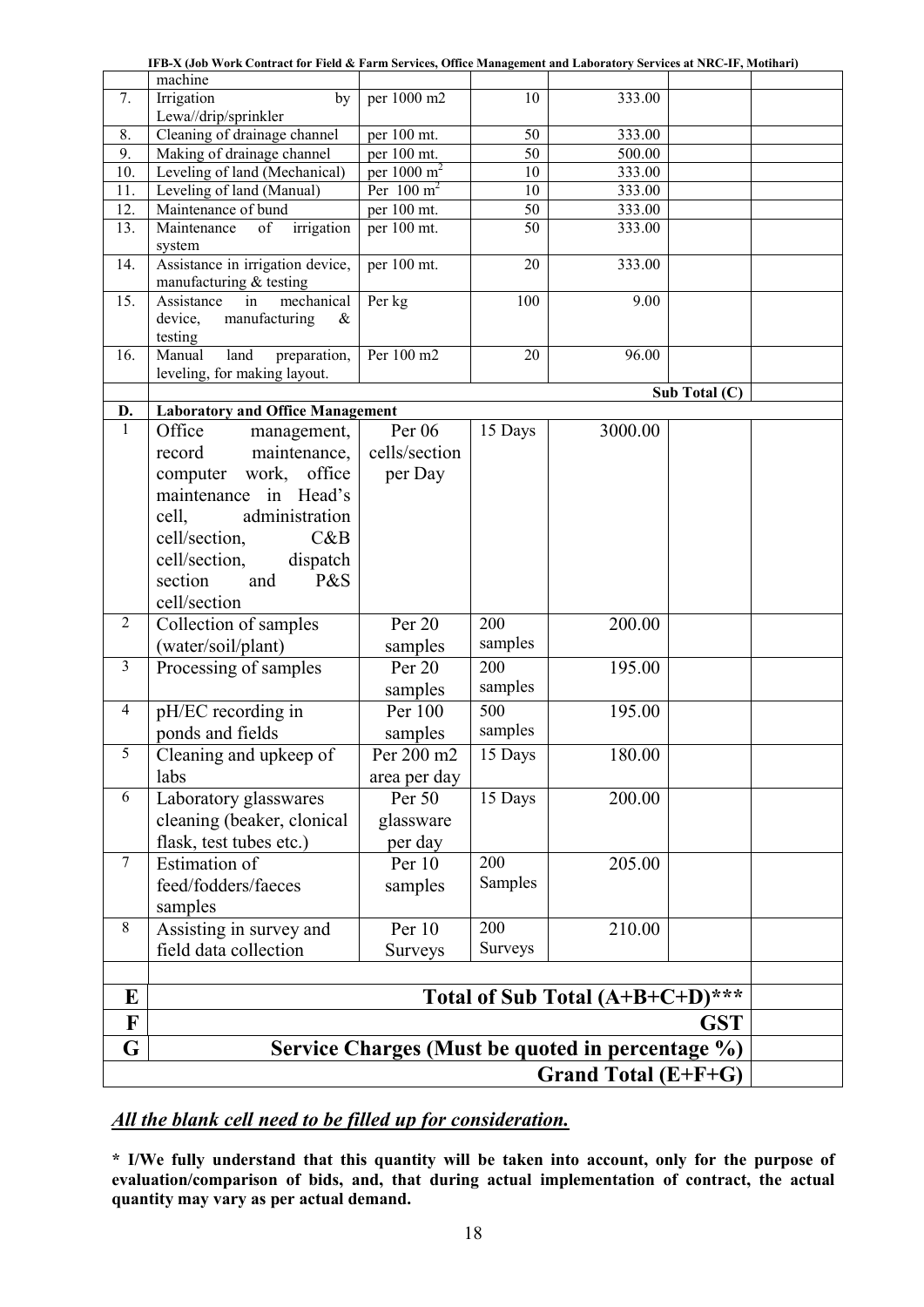\*\* I/We also fully understand that the estimated rates mentioned by NRC-IF, Motihari are the most reasonable rates based on prevailing market rates, so as to afford the due payment of statutory Minimum Wages to the respective Workmen, and that if I quote more than 5% lower than these estimated rates, my/our bid price(s) is bound to be considered completely unreasonable, whereby my/our bid would become substantially unresponsive.

\*\*\* I/We also fully understand that as and when the Union Ministry of Labour enhances the statutory Minimum Wages, the total wages quoted in my/our bid would also increase in equal proportion, in accordance with the Minimum Wages Act, 1948.

I/We agree to forfeiture of the earnest money, if I/we fail to comply with any of the terms and conditions in whole or in part laid down in the Tender form.

I/We have carefully read the terms and conditions of the Tender and are agreed to abide by these in letter and spirit.

| Signature            |
|----------------------|
|                      |
| Telephone No.        |
| Mobile No.           |
| Name of Firm's Bank: |
| Name of Bank Branch: |
| Bank Account No.:    |
| <b>IFSC Code:</b>    |
|                      |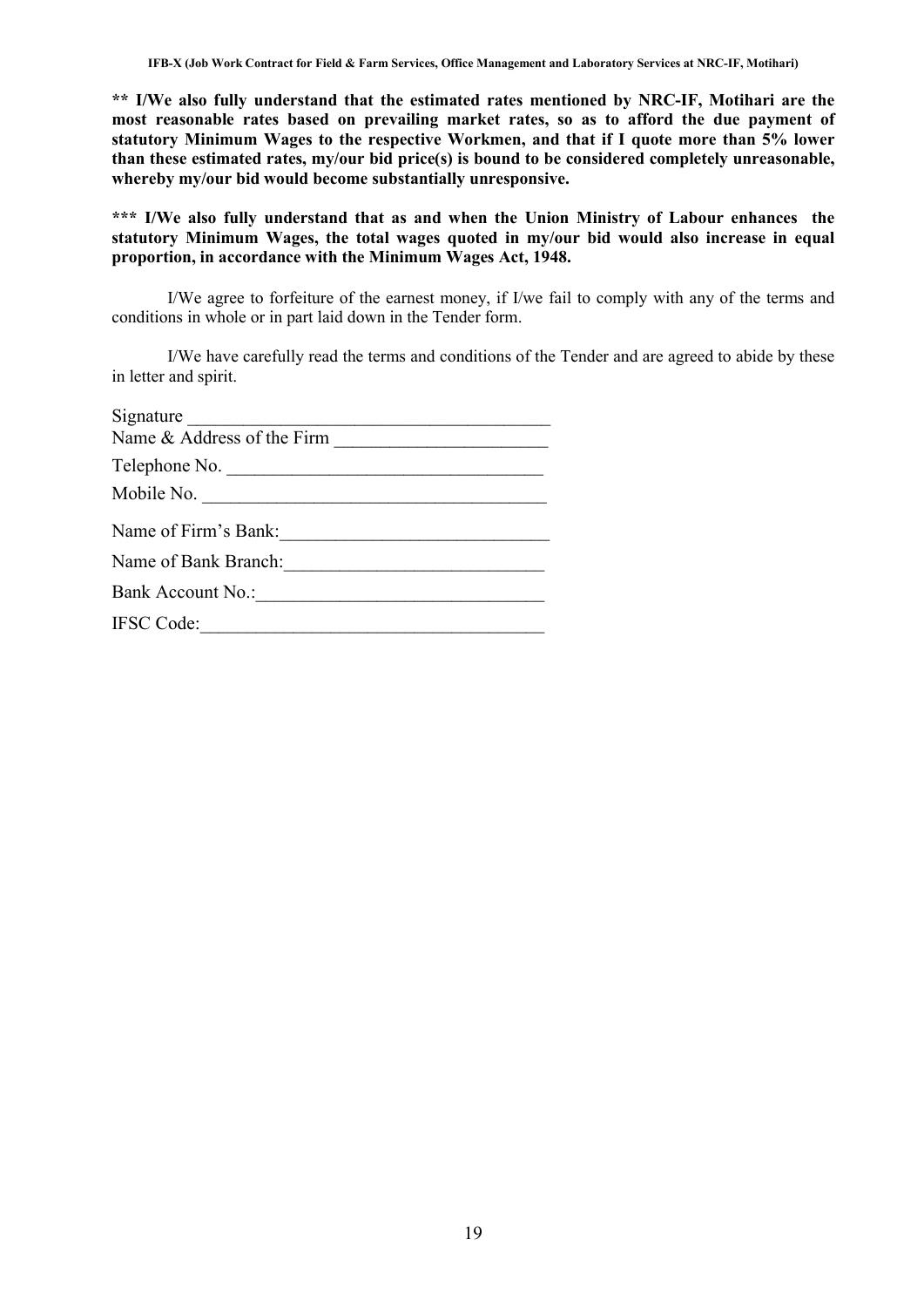### DRAFT SPECIMEN AGREEMENT

This agreement is made at ICAR-RCER, Patna on \_\_\_\_\_\_\_\_ day of (month/year) between OSD, National Research Centre on Integrated Farming, Motihari (hereinafter called NRC-IF, Motihari) through OSD/Director, which term shall include its successors, assignees etc. on the first part and  $\frac{1}{\frac{1}{2} \cdot \frac{1}{2} \cdot \frac{1}{2} \cdot \frac{1}{2} \cdot \frac{1}{2} \cdot \frac{1}{2} \cdot \frac{1}{2} \cdot \frac{1}{2} \cdot \frac{1}{2} \cdot \frac{1}{2} \cdot \frac{1}{2} \cdot \frac{1}{2} \cdot \frac{1}{2} \cdot \frac{1}{2} \cdot \frac{1}{2} \cdot \frac{1}{2} \cdot \frac{1}{2} \cdot \frac{1}{2} \cdot \frac{1$ (name  $&$  address of the firm),  $\frac{1}{\sqrt{1-\frac{1}{\sqrt{1-\frac{1}{\sqrt{1-\frac{1}{\sqrt{1-\frac{1}{\sqrt{1-\frac{1}{\sqrt{1-\frac{1}{\sqrt{1-\frac{1}{\sqrt{1-\frac{1}{\sqrt{1-\frac{1}{\sqrt{1-\frac{1}{\sqrt{1-\frac{1}{\sqrt{1-\frac{1}{\sqrt{1-\frac{1}{\sqrt{1-\frac{1}{\sqrt{1-\frac{1}{\sqrt{1-\frac{1}{\sqrt{1-\frac{1}{\sqrt{1-\frac{1}{\sqrt{1-\frac{1}{\sqrt{1-\frac{1}{\$ term shall include its authorized representatives, successor, assignees etc. on the other part.

Whereas the OSD, NRC-IF, Motihari has decided to assign the Bi-Annual job work contract for providing Job Work Contract for various Jobs (related to Field & Farm Services, Office Management and Laboratory Services) of IFB-X at NRC-IF, Motihari to the Firm on the terms and conditions hereinafter contained.

NOW IT IS HEREBY AGREED by and between the parties hereto as follows:

- 1. This agreement shall come into force w.e.f.  $(date)$  and will remain in force for a period for **two years** but can be terminated by NRC-IF, Motihari by giving one calendar month's notice in writing of its intentions to terminate the Agreement. The Agreement can be renewed, on mutually agreed terms.
- 2. The firm shall be responsible for Bi-Annual job work contract for providing Job Work Contract for various Jobs under IFB-X at NRC-IF, Motihari.
- 3. The firm will provide full particulars of every worker deployed by it for providing the services and for gate-security purposes and get their character and antecedents verified from the Police Authorities.
- 4. All personnel posted at premises shall at all times and for all purpose be deemed to be employee of the firm and the NRC-IF, Motihari shall have no liability on this account in any manner.
- 5. That the Firm shall ensure that all persons deployed at NRC-IF, Motihari premises are of good character, well behaved and otherwise competent and qualified to perform the work for which they are deployed.
- 6. The NRC-IF, Motihari shall have the right to ask for the removal from the NRC-IF, Motihari premises, in respect of any personnel considered by the NRC-IF, Motihari to be incompetent, disorderly or for any other reason, and such person shall not again be deployed without the consent of the NRC-IF, Motihari.
- 7. The manpower deployed by the Agency should work as per the working days and timings of the NRC-IF, Motihari. No extra wages will be paid for attending office on weekends, holidays and late - sitting.
- 8. Monthly consolidated charges for job/ work contract for providing the above-cited services at NRC-IF, Motihari, as per the terms and conditions specified and Scope of work as per Bid Schedule-I in the tender document including all the taxes viz. Service tax and other taxes as applicable will be paid to the firm by the Institute. The firm will raise a bill of this amount on  $1<sup>st</sup>$  working day of every month and the payment released by the Institute in the form of crossed cheque payment to the firm subject to satisfactory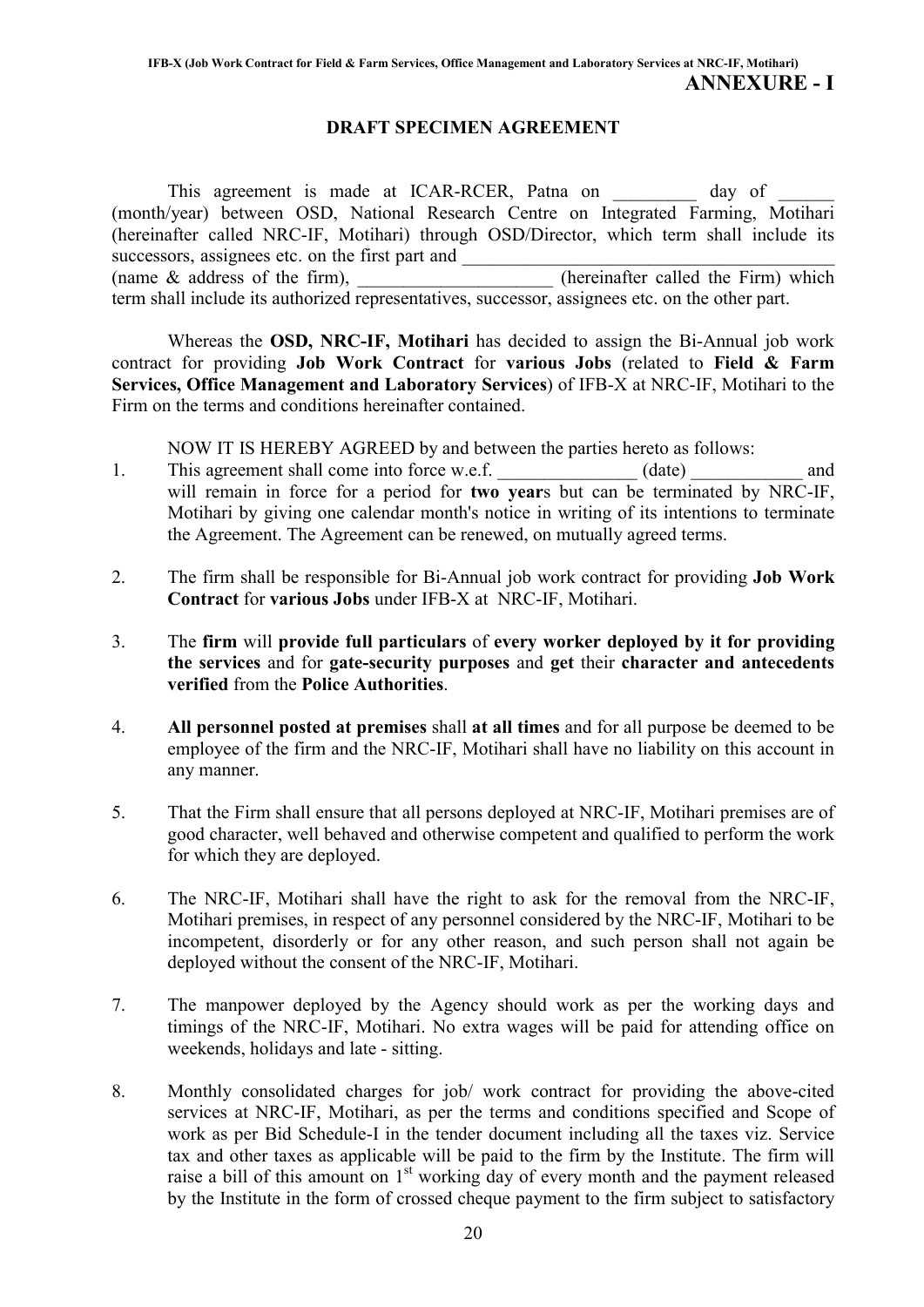- IFB-X (Job Work Contract for Field & Farm Services, Office Management and Laboratory Services at NRC-IF, Motihari) performance / delivery of contracted job / work/ services. Copies of documents such as deposit challan alongwith list of persons showing deposit of ESIC, EPF with the concerned agencies are also to be deposited with the bill.
- 9. The deduction of income tax from the bills of the Agency will be made at source as per rates applicable from time to time.
- 10. In case of dispute between the parties, the matter shall be referred to the sole Arbitrator appointed by the NRC-IF, Motihari. The decision of the sole arbitrator shall be final and binding in any respect of any dispute between the parties.
- 11. That the Firm shall issue uniforms to all their employees engaged, which they shall wear while on duty (optional).
- 12. That the firm shall issue identity card to each of the workers engaged for entry into NRC-IF, Motihari premises.
- 13. That the Firm shall ensure the successful implementation of the terms and conditions of the agreement by proper control and supervision of the work.
- 14. That in case the Firm fails to perform any of the terms and conditions of this agreement or commits any breach of the contract, the NRC-IF, Motihari may cancel the contract.
- 15. That the Firm agrees to discharges all their legal obligations in respect of their workers in respect of their wages and services conditions and shall also comply with all the rules and regulations and provisions of law in force that may be applicable to them from time to time, viz. obligations under Contract Labour (Regulation & Abolition) Act, 1970, Workmen's Compensation Act, 1943, E.P.F., E.S.1. & Minimum Wages Act, 1947, etc. Firm agrees to indemnify and keep indemnified NRC-IF, Motihari on account of any failure to comply with the obligations under various laws or damage to NRC-IF, Motihari, due to acts/omissions of Firm.
- 16. It is also agreed that under no circumstances, the volunteers and/ or the employees/ workmen of the Firm shall be treated, regarded or considered or deemed to be the employees of the NRC-IF, Motihari and the Firm alone shall be responsible for their remuneration, wages and other benefits etc. Firm shall indemnify and keep indemnified the NRC-IF, Motihari against any claim that it may have to meet towards the employees/ workmen of the Firm. Firm's employees/ workmen shall have no claim to absorption/ regularization and financial benefits etc. that are admissible to regular employees in the office of NRC-IF, Motihari.
- 17. The contract is subject to the conditions that the firm shall comply with all the laws and bye-laws of Central Govt. / State Govt. as applicable relating to this contract.
- 18. In case of any loss or damage to the property of the Institute, which is attributable to the firm, the full damages will be recovered from the firm.
- 19. The Firm shall not transfer its right or sub- contract to anyone else.
- 20. The Firm or its workers shall not misuse the premises allotted to them for any purpose other than for which contract is awarded.
- 21. The Firm shall devote its full attention in service to ensure highest quality in all aspects and discharge its obligations under the contract with trust, diligently and honestly.
- 22. In case of any accident/loss of life of the workers during discharging duties, compensation to be given to the workers, the same shall he borne by the Firm.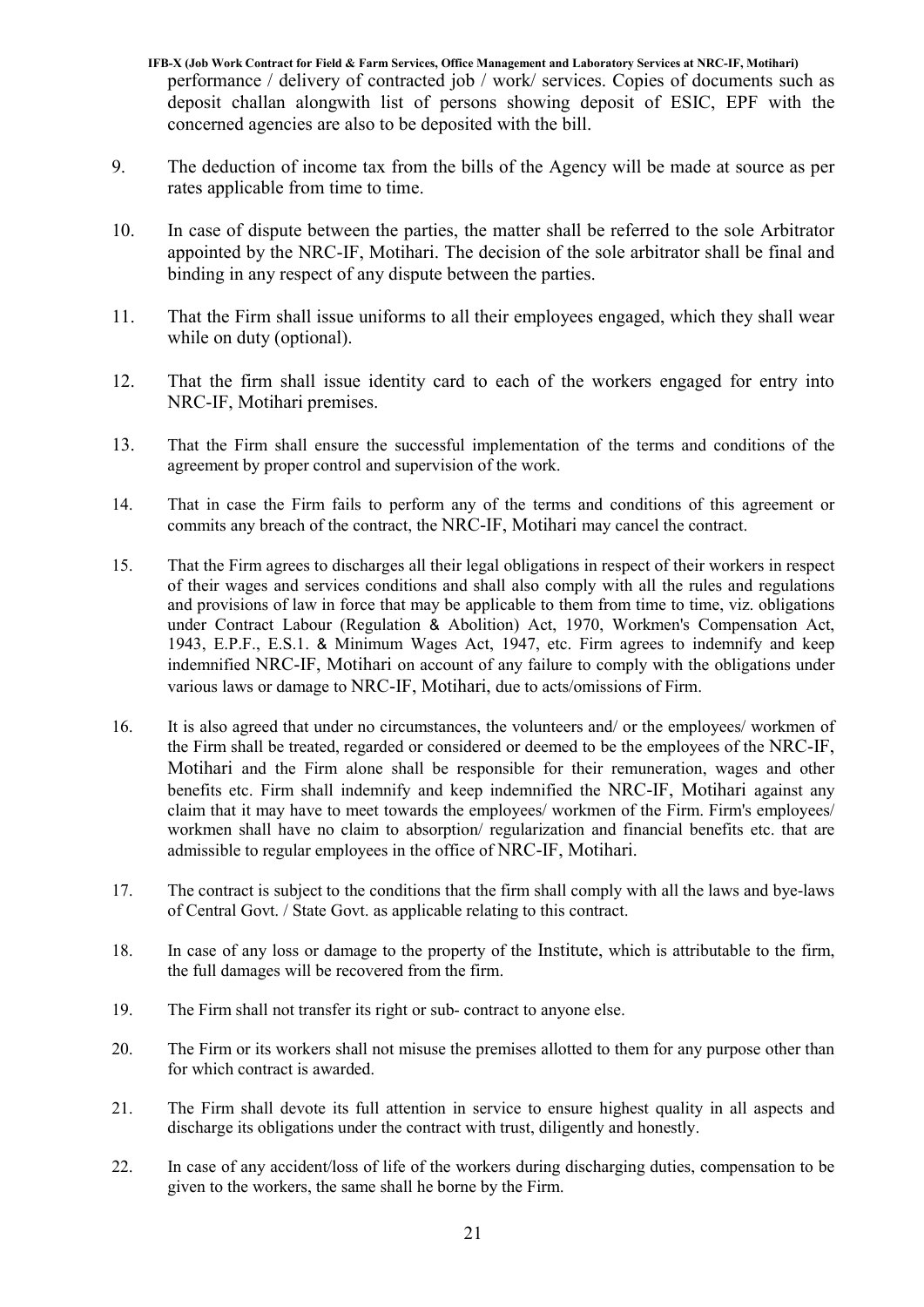- 23. There will be surprise checking by an Officer. Shortcomings, if any, pointed out by him shall be restored by the contractor within 24 hours of its bringing to his notice.
- 24. The firm shall provide a Coordinator for immediate interaction with the organization.
- 25. The terms and conditions as stipulated in the tender documents and enclosed herewith, shall be part of the agreement.

### PENALTY CLAUSE: LIQUIDATED DAMAGES CLAUSE

- 1. An amount of Rs.2000/- will be levied as liquidated damages per day whenever and wherever it is found that the work is not up to the mark. It will be brought to the notice of the supervisory staff of the firm and if no action is taken within one hour liquidated damages clauses will be invoked.
- 2. Any misconduct/ misbehavior on the part of the manpower deployed by the agency will not be tolerated and such persons will have to be replaced immediately.
- 3. If the required number of workers/supervisor are less than the minimum required as specified penalty of Rs.1000/- per worker per day will be deducted from the bill.

The decision of OSD, NRC-IF, Motihari and Director, ICAR-RCER, Patna shall be final and binding on the contractor/agency in respect of any clause covered under the contract and any matter incidental to the contract.

IN WITNESS whereof the parties have executed those present on the day, month and year as mentioned above.

Signatory of the Firm OSD, NRC-IF, Motihari (Name & Address of the firm) (For the Institute) Contractor's Witnesses: Institute's Witnesses: 1. 1.

 $2.$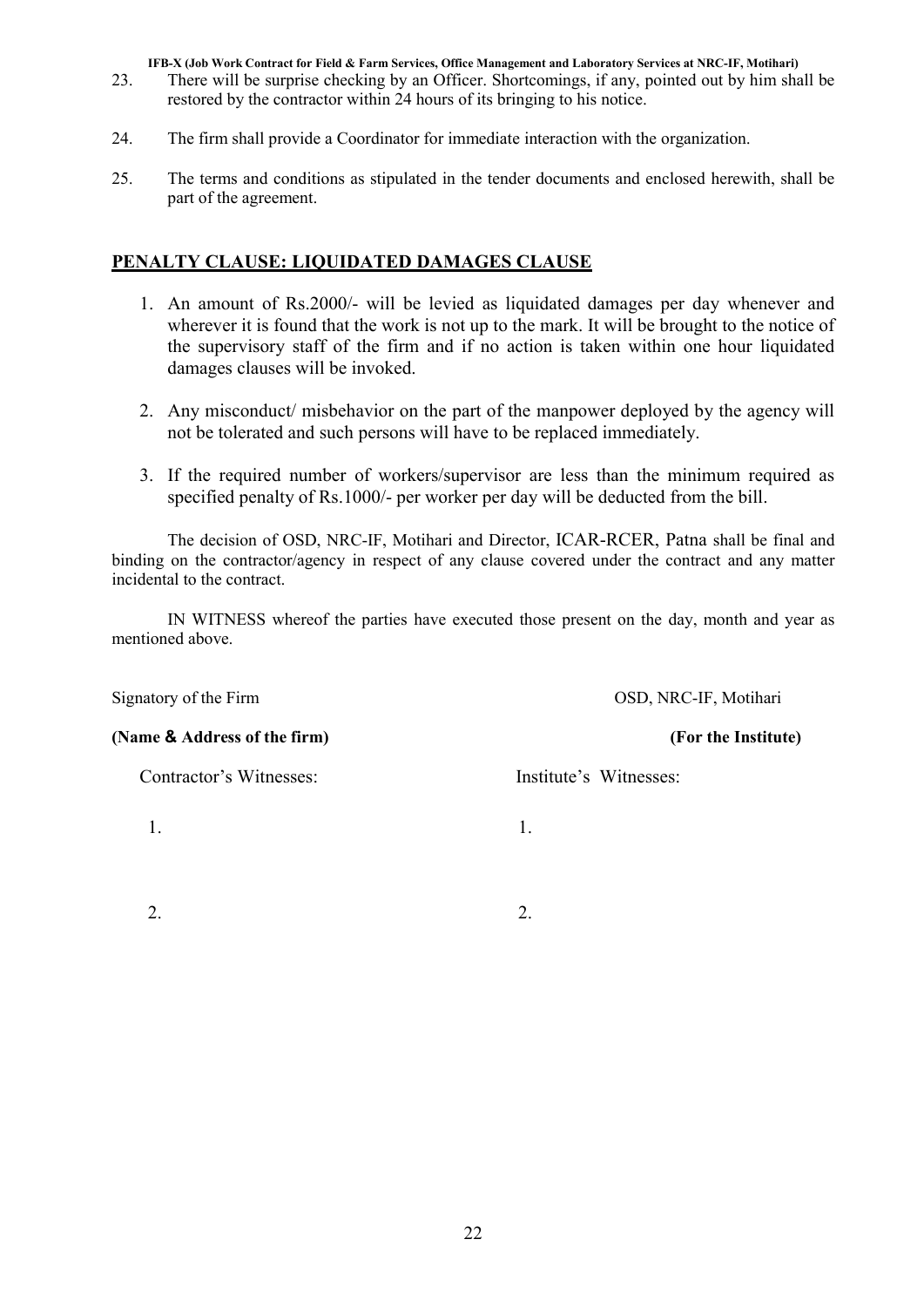### MODEL BANK GUARANTEE FORMAT FOR FURNISHING EMD

KNOW ALL MEN by these presents that WE ………………………………………… of ……………………………………………. having our registered office at ……………………………………………………………. are bound unto …………………. (hereinafter called the "Purchaser) in the sum of ……………………………for which payment will and truly to be made to the said Purchaser, the Bank binds itself, its successors and assigns by these presents. Sealed with the Common Seal of the said Bank this ……… day of …… 2017.

### THE CONDITIONS OF THIS OBLIGATION ARE:

- (1) If the tenderer withdraws or amends, impairs or derogates from the tender in any respect within the period of validity of this tender.
- (2) If the tenderer having been notified of the acceptance of his tender by the Purchaser during the period of its validity:
	- a) If the tenderer fails to furnish the Performance Security for the due performance of the contract.
	- b) Fails or refuses to accept/execute the contract.

WE undertake to pay the Purchaser up to the above amount upon receipt of its first written demand, without the Purchaser having to substantiate its demand, provided that in its demand the Purchaser will note that the amount claimed by it is due to it owing to the occurrence of one or both the two conditions, specifying the occurred condition or conditions.

This guarantee will remain in force upto and including 45 days after the period of tender validity and any demand in respect thereof should reach the Bank not later than the above date.

(Signature of the authorized officer of the Bank)

…………………………………………………………. ………………………………………………………….

Name and designation of the officer

………………………………………………………………. Seal, name & address of the Bank and address of the Branch